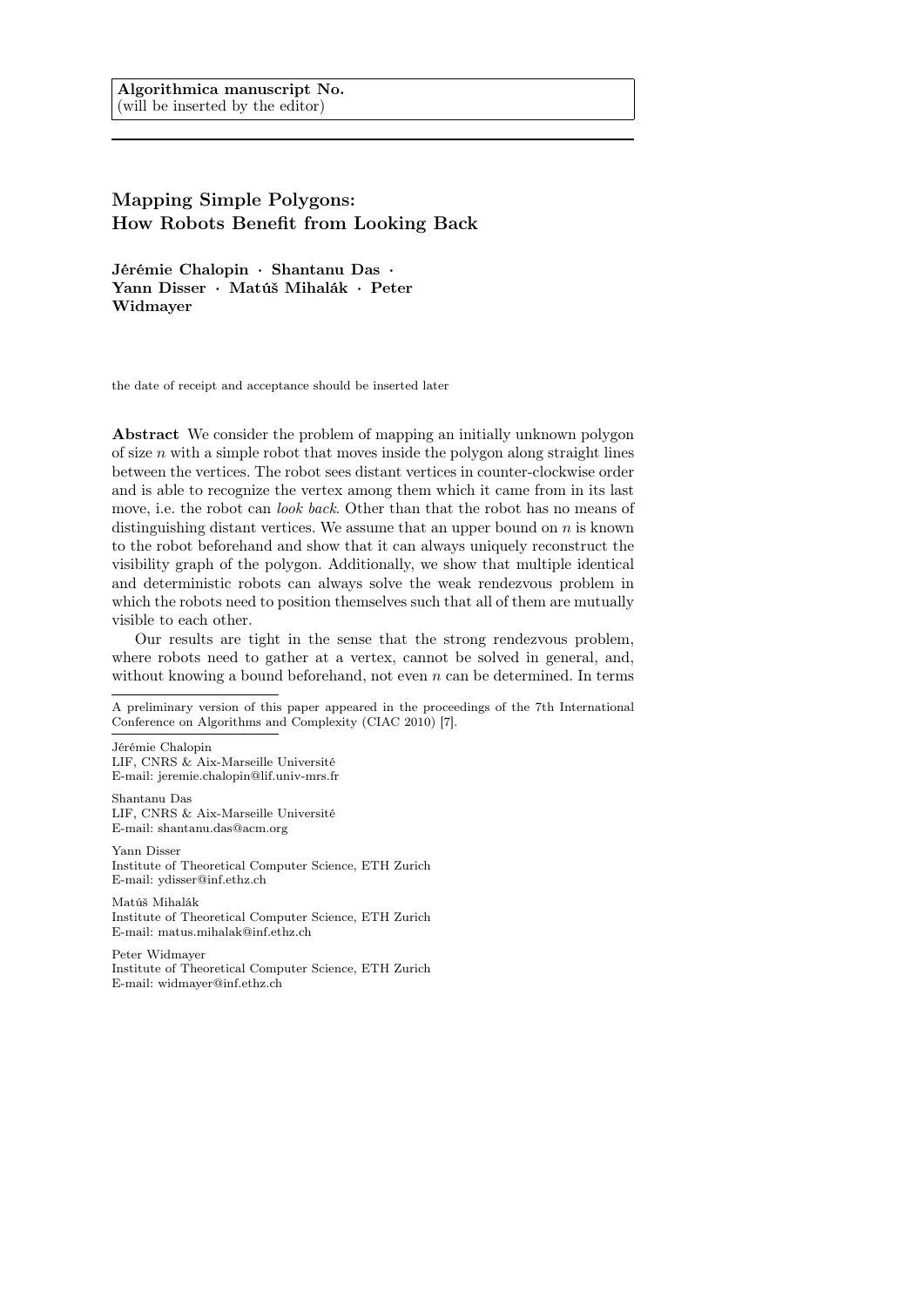of mobile agents exploring a graph, our result implies that they can reconstruct any graph that is the visibility graph of a simple polygon. This is in contrast to the known result that the reconstruction of arbitrary graphs is impossible in general, even if  $n$  is known.

Keywords polygon · mapping · visibility graph · rendezvous · robot

## 1 Introduction

We are interested in the study of simple but autonomous robots that are capable of performing tasks like searching, cleaning, guarding or gathering data in unknown environments. One of the most fundamental problems involved in these tasks is to obtain a map of the environment. The complexity of this problem depends on the environment in which a robot operates, and on the robot's sensors. For example, it makes a difference whether there are identifiable landmarks in the environment, or whether a robot has access to powerful sensors like GPS. In some settings, large numbers of simple robots are deployed in an environment and expected to cooperate and solve given tasks. A fundamental problem that arises in many settings with multiple robots is the rendezvous problem in which robots either need to gather at the same location (strong rendezvous) or at least need to position themselves such that they are visible to each other (weak rendezvous).

A challenging computational and algorithmic question in this context is the study of simple autonomous robots that have only "weak" sensors and only basic moving capabilities. The problem is to decide what capabilities are sufficient for solving fundamental tasks like those mentioned above. The goal is to characterize the difficulty of such a task by finding minimal combinations of capabilities that enable a simple robot (or multiple robots) to perform the task.

The task of mapping an unknown environment has previously been studied both in graphs and in geometric environments where robots move in the plane. In this paper we focus on the latter case, more precisely on the case of robots operating in polygonal environments. For many tasks a geometrically accurate map of the environment is not needed, instead a qualitative description of its shape is sufficient. The visibility graph of a polygon is such a qualitative map: Its nodes are the vertices of the polygon and two nodes are joined by an edge if they are visible to each other, i.e. if the line segment connecting them lies entirely within the polygon. Visibility graphs and their characterization have been studied extensively [13]. A general goal is to find minimalistic configurations of sensors and movement capabilities that enable simple robots to reconstruct the visibility graph of a polygon, and, in the case of multiple robots, to solve the rendezvous problem.

The rendezvous problem has been solved for robots that freely move in the plane (without polygon) and measure distances [17]. Similar studies in this setting consider for example robots with limited visibility and memory [2] or robots subject to measurement errors [9]. There have also been several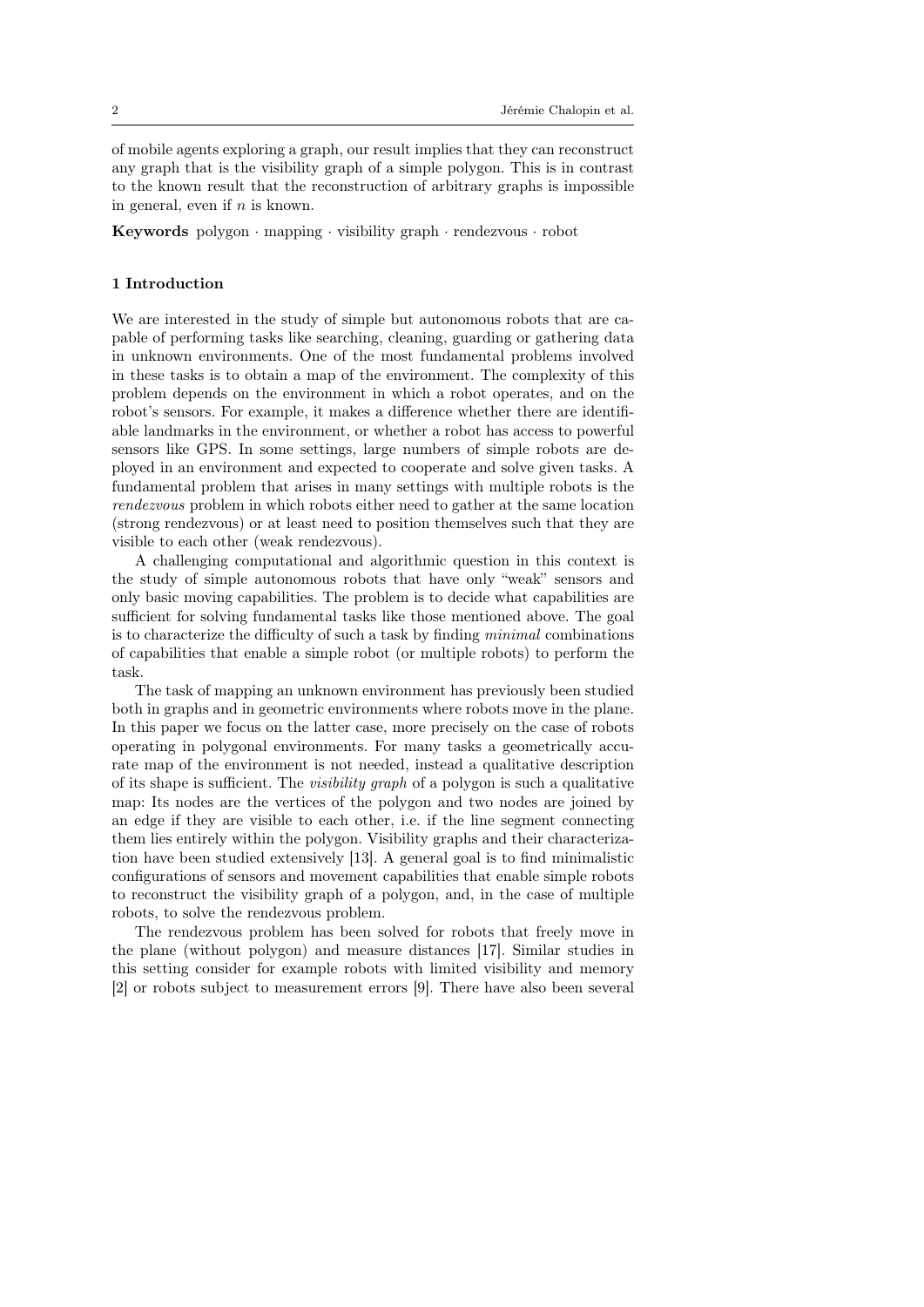studies concerned with the capabilities of minimalistic robots in polygonal environments. For instance it has been shown that a single pebble alone already enables a simple robot to reconstruct the visibility graph [16] of its environment. Other models for simplistic robots have been studied (e.g. [6, 12, 19]). The variant considered in this paper originates from [16]. Roughly speaking, we allow a robot to order the vertices it sees in counter-clockwise order and to drive to any vertex it sees (for more details cf. Section 2). It was previously shown that without initial knowledge about the size of the polygon, such a robot cannot infer the size of a polygon and thus cannot reconstruct its visibility graph [6]. If the robot is only allowed to move along the boundary of the polygon, it cannot reconstruct the visibility graph, even if the number of vertices  $n$  is known beforehand [4]. It is still an open question whether the knowledge of n helps in the general case where the robot is not restricted to move along the boundary.

We extend the basic model by allowing the robot to *look-back* after moving, i.e. to know which vertex it came from among those now visible to it. In [4] another sensor was used in combination with the look-back capability, and an algorithm for reconstructing the visibility graph was given for a robot equipped with both sensors, for the case in which the total number of vertices  $n$  is not known beforehand (not even an upper bound on  $n$ ). The look-back capability alone, on the other hand, is not even sufficient for the robot to infer  $n$  [6]. In this paper we show that if an upper bound on  $n$  is known beforehand, a robot with look-back capability can reconstruct the visibility graph of any simple polygon and thus, in particular, determine its size. Furthermore, we show that the look-back capability is sufficient for solving the weak rendezvous problem in all simple polygons if an upper bound on  $n$  is known. This is in contrast to the fact that the strong rendezvous problem cannot always be solved, even when the geometry of the polygon is known.

The above results are for simple polygons and do not generalize to polygons with holes. In the latter case, knowing an upper bound on the number of vertices is not sufficient to solve the polygon reconstruction problem: The vertices of a triangle with slightly smaller inscribed triangular hole cannot be distiguished from the vertices of a square with a large square hole. This means it is not even possible to infer  $n$  precisely from an upper bound, and thus, in particular, the visibility graph cannot be reconstructed. Moreover, even if the exact value of  $n$  (or even the visibility graph) is known, the weak rendezvous problem cannot be solved in polygons with holes. The question whether visibility graph reconstruction become possible when  $n$  is known is still open.

The problem of reconstructing the visibility graph of a polygon can be seen as a special instance of the problem of reconstructing a general graph. In a graph the robot is allowed to move along edges and sense the degree of the vertex it is currently located at. A usual assumption is that the edges incident to a vertex are distinctly labeled by a port-numbering function. The resulting model is equivalent to the message-passing network model of distributed computation [8]. A characterization of the graphs for which the rendezvous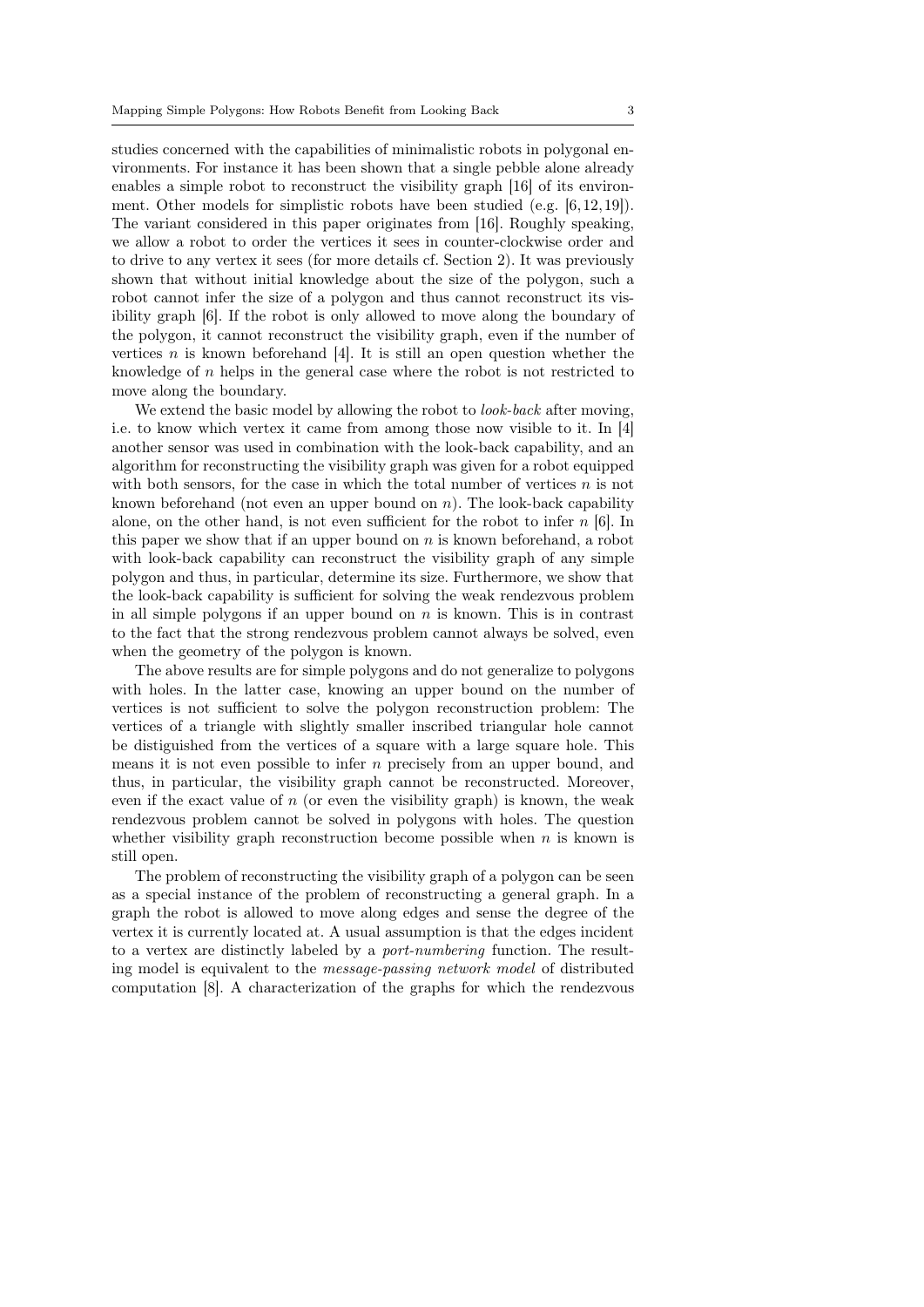problem is solvable has been given [8, 18]. From the results of [18] it is easy to infer that there are graphs which cannot be distinguished by a robot, i.e. it is not always possible to reconstruct a graph. A robot with look-back capability moving in a polygon can imitate an agent that is moving in the corresponding visibility graph, which allows us to borrow concepts from the setting for general graphs. We are able to show that while the graph reconstruction problem and the rendezvous problem are not solvable in the general setting, the reconstruction problem as well as the weak rendezvous problem are solvable for visibility graphs if a bound on  $n$  is known and if the port-numbering gives a way to find the counter-clockwise order of the edges as they appear in the underlying polygon, starting from the edge corresponding to the polygon boundary.

Related Work.There have been several papers concerned with the capabilities of minimalistic robots (e.g. [12], [16], [19]). The variant considered in this paper originates from [16]. As mentioned above, the ability to look-back was introduced in [4], but no results without additional capabilities were previously shown.

The rendezvous problem for robots [1] gained a lot of interest, mainly in the setting of robots moving in the unbounded plane, where every robot can measure the exact distance to every other robot [2, 9, 17]. In this setting, all robots are required to reach a common location or at least converge towards a common location. The problem has been studied in many different variations, e.g. in the asynchronous [11] or the semi-synchronous model [17], with memory or without [2], under limited visibility [2, 11] or unbounded visibility [9, 17].

The rendezvous problem for robots operating in unlabeled graphs has been extensively studied in the setting of distributed computing (cf. [14] for a survey). These studies are related to the more general question of what can be computed in a fixed network of processors that are indistinguishable from each other. This fundamental question was first raised by Angluin [3] and later studied by Boldi et al. [5] and Yamashita and Kameda [18], who in particular gave a complete characterization of graphs where problems like leader election and map construction are solvable (deterministically). These results carry over to the model of mobile agents/robots moving on a graph, due to the equivalence of the two models and the similarity of the leader election and rendezvous problems.

## 2 Notation and Basic Properties of Polygons

Polygons and Visibility Graphs.In this work we consider simple polygons only and we assume polygons to be in general position, i.e. no three vertices lie on a common line. Let in the following  $P$  be such a simple polygon with n vertices. We denote the set of vertices of  $P$  by  $V(P)$ , where we drop the argument  $P$ whenever the polygon is evident from the context. The boundary of  $P$  together with an (arbitrary) choice of a starting vertex  $v_0$  induces an order among the vertices and we write  $v_0, \ldots, v_{n-1}$  to denote the vertices along the boundary in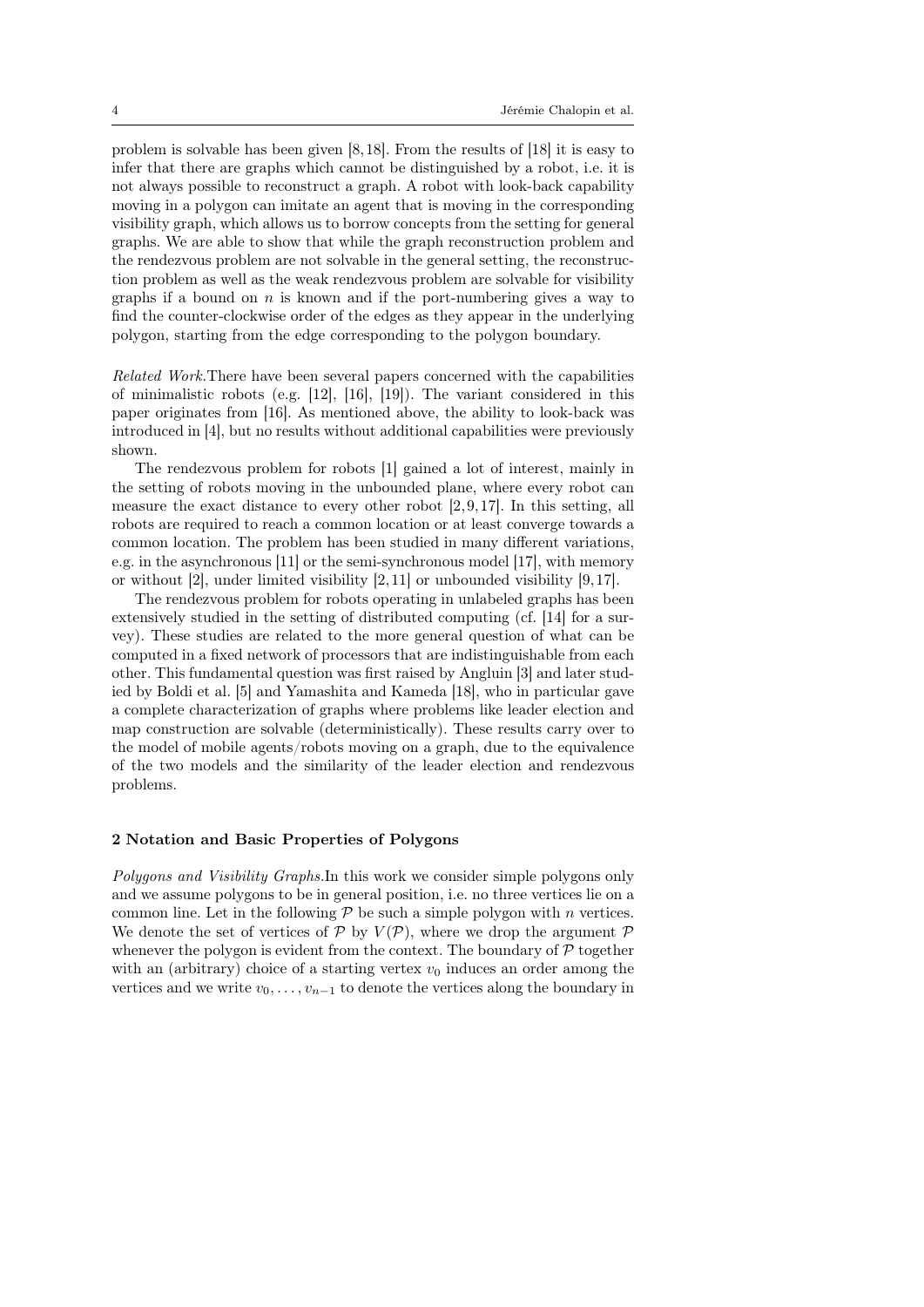counter-clockwise order. We define  $chain(v_i, v_j) := (v_i, v_{i+1}, \ldots, v_j)$ . Note that throughout this paper all indices of vertices are modulo  $n$ , unless otherwise specified.

We say two vertices  $u, w \in V$  see each other or u sees w if and only if the line segment  $\overline{uw}$  lies entirely in  $\mathcal{P}$  – in particular  $v_i$  sees  $v_{i+1}$  for all i. If  $v_{i-1}$ sees  $v_{i+1}$ , we say  $v_i$  forms an *ear*. Observe that every simple polygon has at least one ear while polygons with holes do not need to have ears. Our proofs in subsequent sections strongly rely on the existence of ears and therefore cannot be generalized to non-simple polygons.

The visibility graph of a polygon has a node for every vertex of the polygon and an edge for every pair of vertices that see each other. We use  $m$  to denote the number of edges in the visibility graph of a given polygon. We define the degree of a vertex of the polygon to be the degree of the corresponding node in the visibility graph.

With  $vis(v_i)=(u_1, \ldots, u_d)$  we denote the sequence of vertices that a vertex  $v_i \in V$  of degree d sees, enumerated in counter-clockwise order along the boundary starting at  $u_1 = v_{i+1}$  and ending at  $u_d = v_{i-1}$ . We write  $vis_j(v_i)$ ,  $1 \le j \le d$ , to denote  $u_j$ ,  $vis_{-j}(v_i)$  to denote  $u_{d+1-j}$  and  $vis_0(v_i)$  to denote  $v_i$  itself. For a given sequence chain $(v_i, v_j)$  we denote by chain<sub>v</sub> $(v_i, v_j)$ the subsequence of chain $(v_i, v_j)$  containing only the vertices visible to v.

Let  $C = (u_0, \ldots, u_{l-1})$  be a cycle of length l in the visibility graph of P. We say C is an *ordered cycle*, if and only if  $u_0, \ldots, u_{l-1}$  appear on the boundary of P in that order (counter-clockwise). As  $u_i$  sees  $u_{i+1}$  for  $0 \le i \le l-1$ , an ordered cycle C induces a subpolygon of  $P$  with C being the boundary of the subpolygon. Note that C being an ordered cycle implies that the boundary of the induced subpolygon does not self-intersect.

**Lemma 1** Let P be a simple polygon of size  $n > 4$ . For all  $0 \le i \le n$  we have that either the degree of  $v_i$  or the degree of  $v_{i+1}$  is greater than two.

Proof As any polygon has a triangulation, two vertices that see each other need to share a third vertex they both see. In our instance two vertices  $v_i$  and  $v_{i+1}$  thus need to share a third vertex w that they both see. For the sake of contradiction assume there is a vertex  $v_i$  such that  $v_i$  and  $v_{i+1}$  have degree two. It follows that w must be a neighbor of both vertices on the boundary and thus the polygon has to be a triangle. This is a contradiction to the assumption  $n \geq 4.$ 

Look-Back Robot.We now define a basic robot which we use as a basis for more sophisticated models later on. A basic robot r in a polygon  $P$  is modeled to be a moving point which is initially situated at some vertex of  $P$ . We allow it to move to the neighboring vertices along the boundary of  $P$ , and we write  $v_r$ to denote its current location. We say r sees a vertex u if  $u \in \text{vis}(v_r)$ . While r remains at a vertex  $v_r$ , we allow it to sense the degree of  $v_r$  and to put the vertices it sees into counter-clockwise order starting with  $v_{r+1}$ <sup>1</sup>. Note that

<sup>1</sup> As long as the vertices visible to the robot remain indistinguishable to it, knowing the counter-clockwise order of the vertices it sees does not provide additional information. The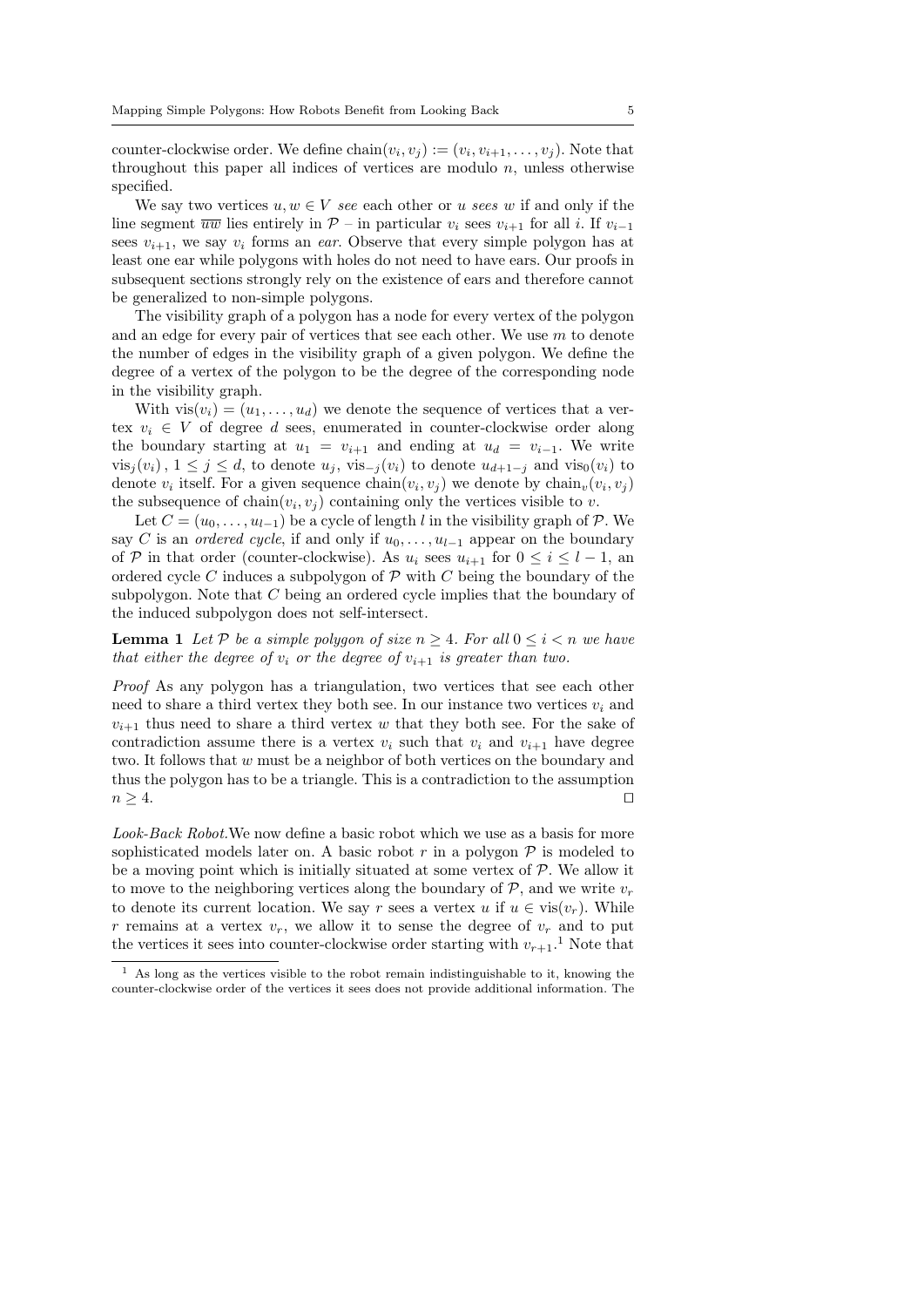the robot has no immediate way of globally identifying the vertices it sees, i.e. knowing their global index with respect to  $v_r$  (their index counting from  $v_r$  in counter-clockwise order along the boundary). As our intention lies in obtaining a weak model, we do not allow robots to gather sensory information while moving. Similarly, when dealing with multiple robots, we say a robot  $r$ sees another robot  $r_2$  if and only if r sees  $v_{r_2}$  (or equivalently  $r_2$  sees  $v_r$ ) – in particular the robot can count the number of robots located at any vertex it sees. We do not impose a limitation on the robots' memory.

A natural extension of the basic robot model lies in allowing a robot to not only move along the boundary, but to any vertex it sees. In general a robot does not know the identity (i.e. the global index<sup>2</sup>) of any vertex but its neighbors. This means that any local information it gathered while moving along the boundary may be lost once it decides to move to a distant vertex. In order to get around this problem we further enhance our robot model by adding the look-back capability. To explain what this means, consider a robot at some vertex  $v_i$  that drives to a distant visible vertex  $v_j$ . Without look-back, the robot afterwards has no way of knowing the identity of  $v_i$  in vis $(v_i)$ . Lookback provides the robot the index k such that  $v_i = \text{vis}_k(v_i)$ . We call such a robot a look-back robot or LB-robot for short.

# 3 Reconstruction and Rendezvous in Simple Polygons

As soon as there is one vertex  $v^*$  of the environment that a robot can distinguish from all other vertices, it can easily determine the visibility graph: It can define  $v_0 = v^*$  and identify the global index of any vertex it sees easily by driving there and then along the boundary until it encounters  $v^*$ , counting the number of steps along the boundary (cf. [16]).This means that if the robot can perceive any non-symmetrical structure, it can define a unique vertex  $v^*$ and thus reconstruct the visibility graph. In other words, reconstructing the visibility graph (or meeting other identical robots) is an easy task for most polygons. Only highly symmetrical polygons present a challenge. In order to solve the problem in general (i.e. in any polygon), we make use of concepts that were first introduced in the context of distributed networks.

In distributed computing, a network is modelled as a graph whose edges are labeled by so-called port numbers, such that edges incident to any node v are assigned distinct labels from the set  $\{1, 2, \ldots, d\}$ , where d is the degree of v in the graph. Such an edge-labelling is called local orientation or portnumbering (e.g. see [18]). In our model, an LB-robot is capable of putting the vertices it sees into counter-clockwise order, and this order is the same whenever a vertex is visited. Thus the robot has access to a port numbering of the visibility graph  $G$  defined as follows. At any node  $u$  of  $G$ , each incident edge  $(u, v)$  is labeled by i such that  $vis_i(u) = v$ . The same edge  $(u, v)$  is labeled

order becomes important as soon as we equip the robot with sensors that make it possible to distinguish between some of the vertices it sees.

<sup>&</sup>lt;sup>2</sup> We usually set  $v_0$  to be the vertex the robot is initially located at.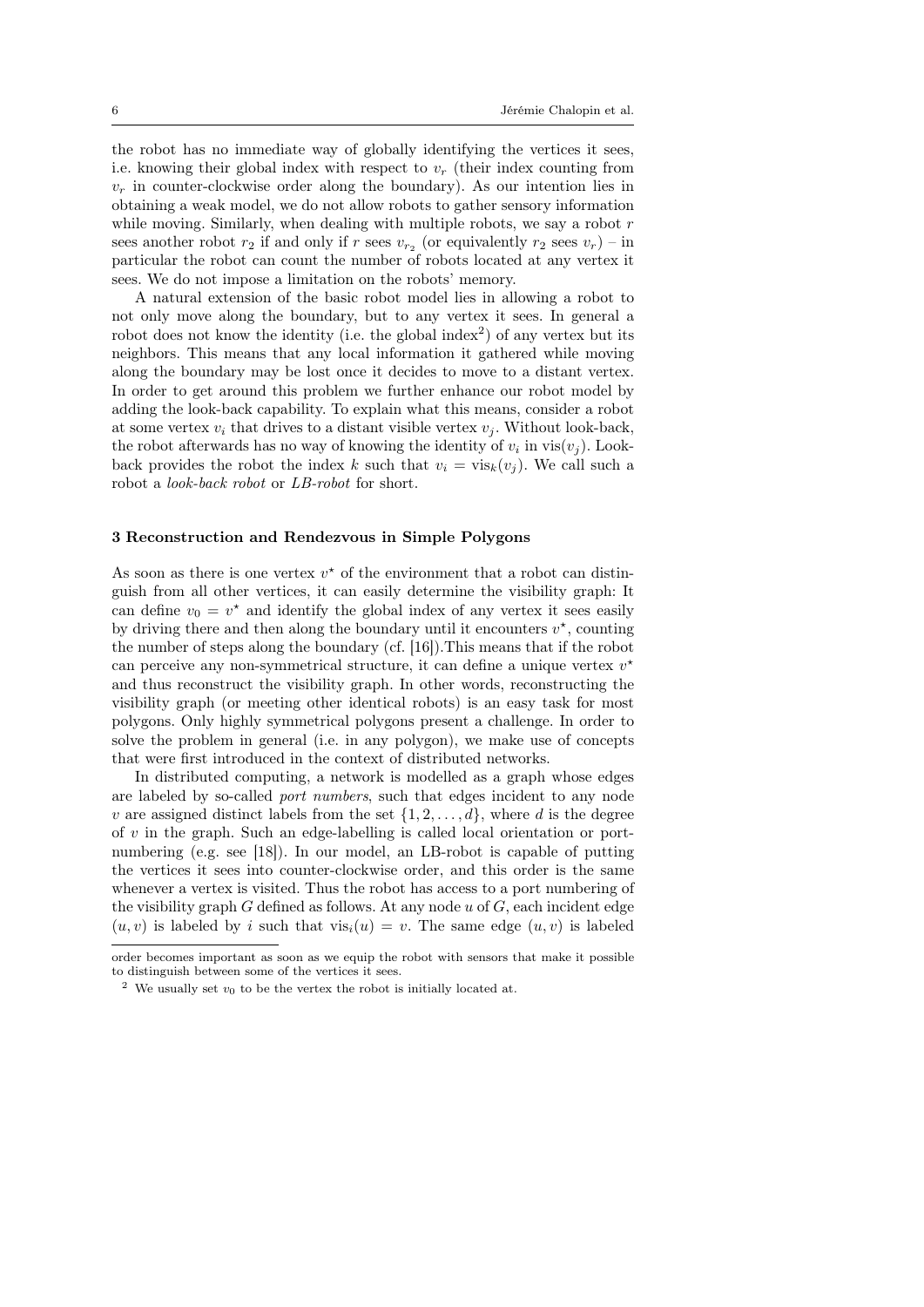

Fig. 1 Left: illustration of the definition of the level-1-label of a vertex *v*. Right: illustration of how classes repeat along the boundary of a highly symmetrical polygon.

j at the other end-point v, such that  $vis_i(v) = u$ . Thus, each edge of G is labeled by two numbers, one at either end-point (as in a bidirectional network with port numbering). Look-back allows the robot to access the port-number of the edge through which it has entered a node  $v$  of  $G$ . This corresponds to the Port-to-Port model of message-passing in distributed networks. In other words, our robot can backtrack any number of moves, or, in the sense of distributed computing, to send messages back and forth between vertices. In distributed networks it has proven beneficial [18] to define the view of a vertex as the collection of information a node can gather by sending and receiving messages. We will introduce the same concept in our setting of a robot moving along the visibility graph of a polygon and apply it in order to analyze the capabilities of the robot.

In the following we adapt the definition of the view of a vertex, to suit our robot perspective. Consult Figure 1 (left) along with the definitions.

**Definition 1** Let v be a vertex of a simple polygon  $\mathcal{P}$  and d be its degree. The level-1-label  $l(v) \equiv l^{(1)}(v)$  of v is given by  $l(v) := (r_1, \ldots, r_i, \ldots, r_d)$  where  $r_i$  is defined such that  $\text{vis}_{r_i}(\text{vis}_i(v)) = v$ , i.e.  $r_i$  is the index of v in  $\text{vis}_i(v)$ 's list of neighbors. We write  $l_j(v)$  to denote  $r_j$  and  $l_{-j}(v)$  to denote  $r_{d+1-j}$  for  $0 < j \leq d$ . Similarly  $l_i(v) = -k$  means vis<sub>-k</sub>(vis<sub>i</sub>(v)) = v.

Let v be a vertex of a simple polygon  $P$  and d be its degree. Let vis $(v)$  =  $(u_1, \ldots, u_d)$ . For  $k \in \mathbb{N}, k > 1$ , the level-k-label  $l^{(k)}(v)$  of v is given by  $l^{(k)}(v) :=$  $(l^{(k-1)}(v), (l^{(k-1)}(u_1), \ldots, l^{(k-1)}(u_d))).$ 

Note that the definition of the level-k-label of a vertex  $v$  is equivalent to its view up to depth  $k$  as originally defined in [18]. Intuitively it contains the information a backtracking agent can gather by exploring the visibility graph up to a distance of  $k$  from  $v$ .

In the following we introduce the notion of a level-k-class of a vertex for the equivalence class containing all vertices with the same level-k-labels.

**Definition 2** Let v be a vertex of a simple polygon  $P$ . The level-k-class  $C_v^{(k)}(\mathcal{P})$  of v is the set of vertices of  $\mathcal P$  that have the same level-k-label as v, including v itself. Formally  $C_v^{(k)}(\mathcal{P}) := \{ u \in V | l^{(k)}(u) = l^{(k)}(v) \}$ . The class  $C_v(\mathcal{P})$  of v is defined to be the set of vertices that have the same level-j-label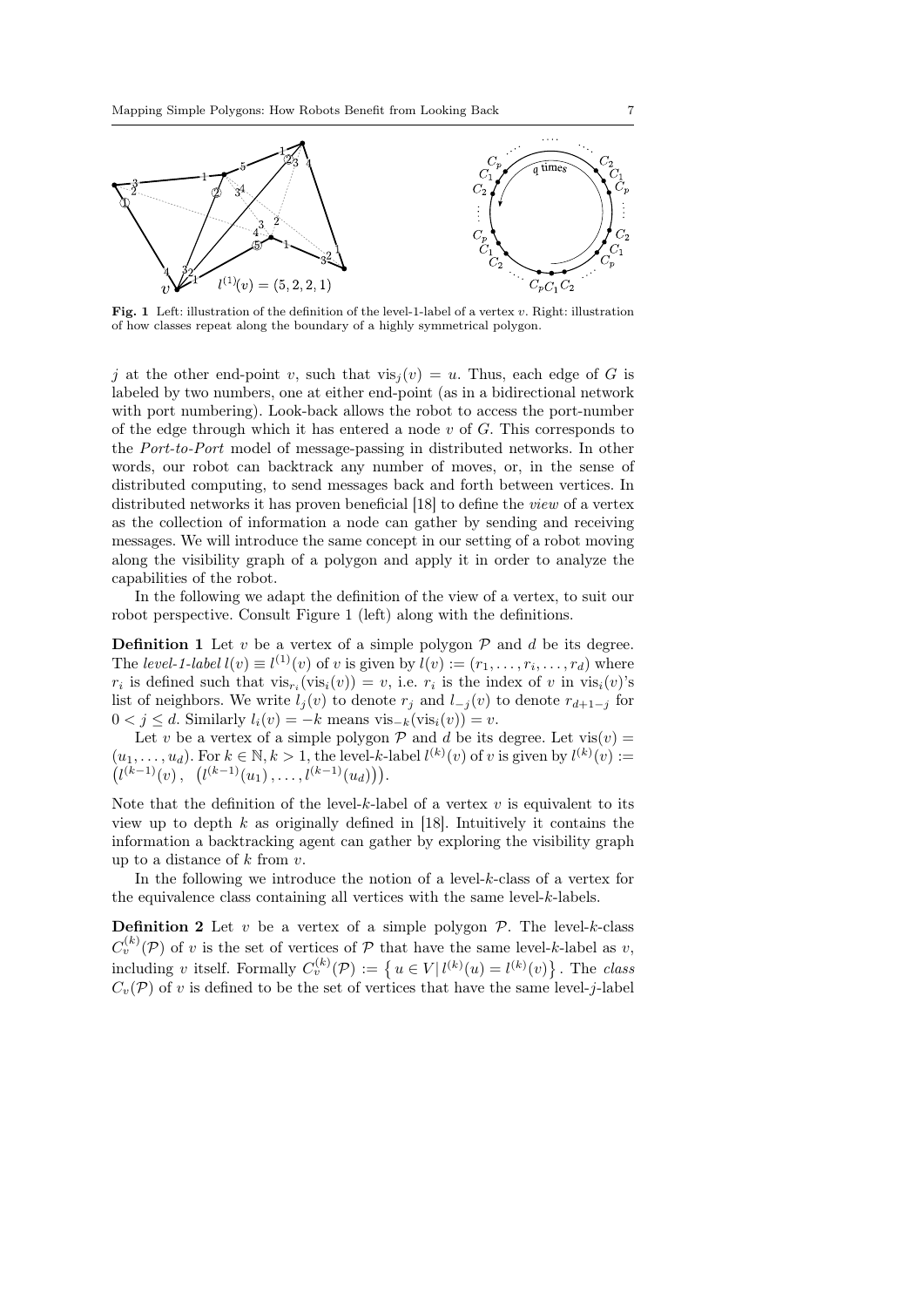for all  $j: C_v(\mathcal{P}) := \{ u \in V | \forall j \geq 1 : l^{(j)}(u) = l^{(j)}(v) \}$ . We drop the argument  $P$  whenever the polygon is clear from the context.

The following lemma summarizes the key properties of classes. In particular it states that a finite exploration depth is sufficient for fully characterizing the class of a vertex.

**Lemma 2** Let v be a vertex of a simple polygon  $P$  of size n. For all  $k \geq 1$  we have the following properties:

1.  $C_v^{(k+1)} \subseteq C_v^{(k)}$ ; 2.  $C_v \subseteq C_v^{(k)}$ ; 3.  $C_v^{(n-1)} \subseteq C_v^{(k)}$ ; 4.  $C_v^{(n-1)} = C_v$ .

Proof Properties 1 and 2 follow immediately from the definitions of level-klabels and classes. Property 3 was proven by Norris [15] for general graphs (not only visibility graphs) using the observation that if there is a vertex  $v$  such that for some  $k > 1$  we have  $C_v^{(k)} \neq C_v^{(k+1)}$ , then there is also a vertex u for which  $C_u^{(k-1)} \neq C_u^{(k)}$ . Property 4 follows from Property 3 and the definition of  $C_v$ .

In [18] it was first shown that all classes have the same size  $q$  even in general graphs. The following lemma adds that in the case of polygons, the sequence of classes to which the vertices along the boundary belong is periodical with period  $\frac{n}{q}$  (cf. Figure 1 (right)).

**Lemma 3** Let  $v_i$  be a vertex of a simple polygon  $P$  of size n. For all vertices  $u \in V$  we have  $q := |C_{v_i}| = |C_u|$  and  $p := \frac{n}{q}$  is an integer equal to the number of different classes of P. For all integers  $k$  we have  $C_{v_i} = C_{v_{i+k_p}}$ .

*Proof* For every  $v_j \in V$  we have  $|C_{v_j}| = |C_{v_{j+1}}|$  as every vertex of  $C_{v_j}$  has a vertex of  $C_{v_{i+1}}$  as its counter-clockwise neighbor on the boundary and conversely every vertex of  $C_{v_{j+1}}$  has a vertex of  $C_{v_j}$  as its cw neighbor on the boundary. Since this is true for every vertex  $v_j$ , all classes must have the same size  $q = |C_{v_i}|$  and thus  $p = \frac{n}{q}$  is an integer and there are p classes. As the sequence  $(C_{v_l}, C_{v_{l+1}}, \ldots, C_{v_{l-1}})$  is the same for all  $v_l \in C_{v_i}$ , the vertices of  $C_{v_i}$  need to be equally spaced in it. Using that an equal spacing is given by  $n/|C_{v_i}| = p$ , we get  $C_{v_i} = C_{v_i+kp}$  for all integers k.

We now show that level-1-labels are enough to find the ears of a polygon.

**Lemma 4** Let  $v_i$  be a vertex of a simple polygon  $P$  of size  $n \geq 3$ . We have that  $v_i$  is an ear if and only if  $l_2(v_{i-1}) = -2$  or equivalently  $l_{-2}(v_{i+1}) = 2$ .

*Proof* If  $v_i$  is an ear, we obviously have  $vis_2(v_{i-1}) = v_{i+1}$  and  $vis_{-2}(v_{i+1}) =$  $v_{i-1}$  which implies  $l_2(v_{i-1}) = -2$  and  $l_{-2}(v_{i+1})=2$ .

Conversely,  $vis_2(v_{i-1}) = v_{i+1}$  (or  $vis_{-2}(v_{i+1}) = v_{i-1}$ ) obviously implies that  $v_i$  is an ear. As  $l_2(v_{i-1}) = -2$  and  $l_{-2}(v_{i+1}) = 2$  are equivalent, it remains to show that  $l_2(v_{i-1}) = -2$  implies  $vis_2(v_{i-1}) = v_{i+1}$ .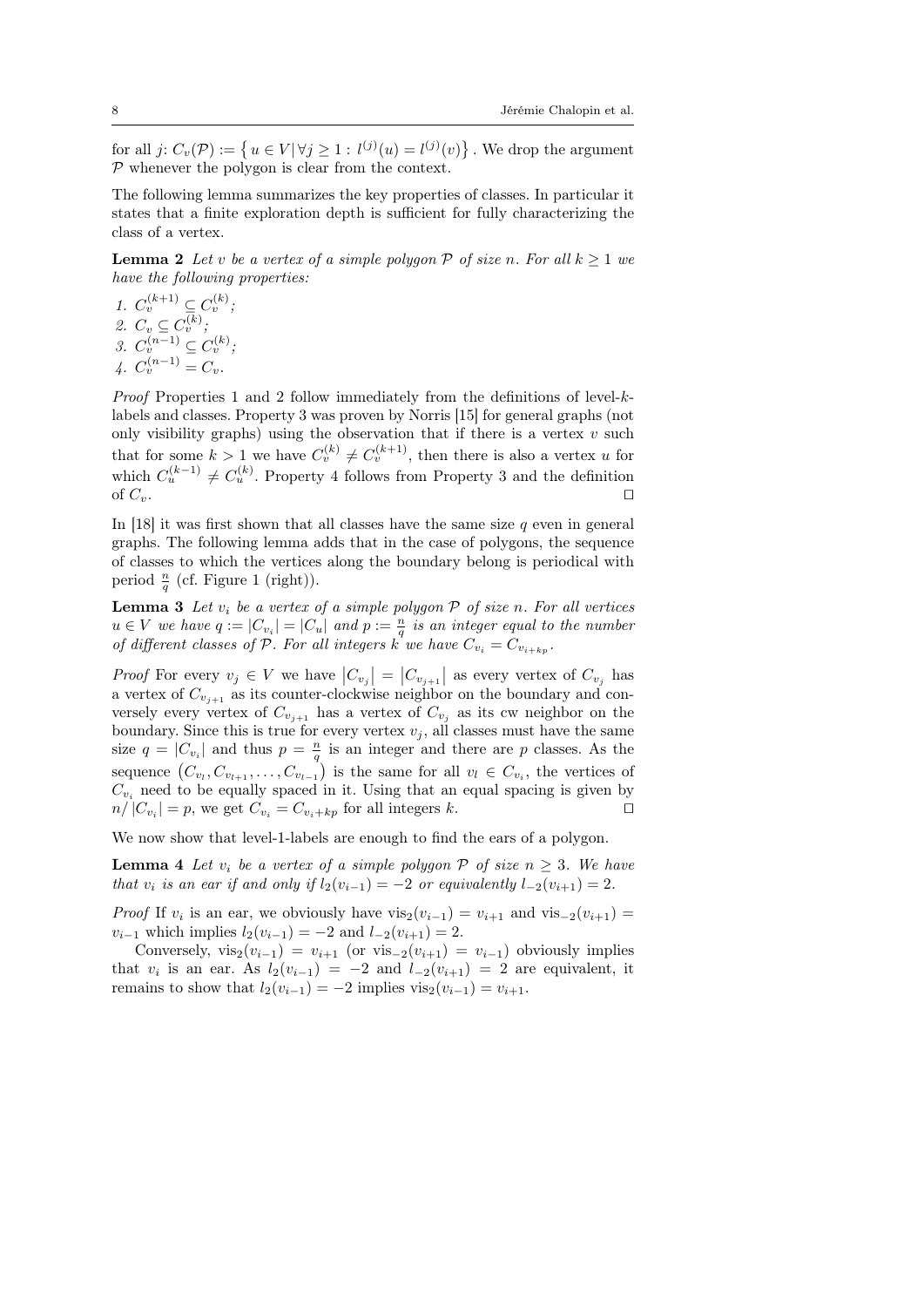For the sake of contradiction assume  $w := \text{vis}_2(v_{i-1}) \neq v_{i+1}$ . Consider the subpolygon  $\mathcal{P}'$  induced by the ordered cycle chain $(v_{i-1}, w)$ . In  $\mathcal{P}'$ ,  $v_{i-1}$  and w have degree 2. As  $w \neq v_{i+1}$ , we have  $|chain(v_{i-1}, w)| \geq 4$  which contradicts Lemma 1. Therefore  $vis_{\alpha}(v_{i-1}) = v_{i+1}$  and  $v_i$  is an ear Lemma 1. Therefore  $vis_2(v_{i-1}) = v_{i+1}$  and  $v_i$  is an ear.

**Lemma 5** Let  $v_i$  be a vertex of a simple polygon  $P$ . If  $v_i$  is an ear of  $P$ , then every vertex in  $C_{v_i}^{(2)}$  is an ear.

*Proof* By Lemma 4 we know that  $l_2(v_{i-1}) = -2$  and  $l_{-2}(v_{i+1}) = 2$ . Let  $v_j \in C_{v_i}^{(2)}$ . Because  $l^{(2)}(v_i) = l^{(2)}(v_j)$ , we have  $l(v_{i-1}) = l(v_{j-1})$  and  $l(v_{i+1}) =$  $l(v_{j+1})$  from which it follows that  $l_2(v_{j-1}) = -2$  and  $l_{-2}(v_{j+1}) = 2$ . This however implies that  $v_j$  is an ear (again using Lemma 4).

The following lemma allows a robot to 'cut off' ears of the polygon. With cutting off an ear  $v_i$  of a polygon P we mean the operation that removes a vertex  $v_i$ yielding the subpolygon induced by the ordered cycle  $v_0, \ldots, v_{i-1}, v_{i+1}, \ldots, v_{n-1}$ in  $\mathcal{P}$ 's visibility graph. Cutting off a single ear is problematic for a robot as it has no obvious way of deciding which edges of the visibility graph it has to ignore afterwards in order to restrict itself to the remaining subpolygon. An edge might lead to a vertex of the same class as the one the robot cut off, in which case it has no way of distinguishing whether the vertex is still there or not. Cutting off all vertices of one class however is possible as the robot can then simply ignore all edges leading to vertices of the corresponding class altogether.

**Lemma 6** Let v be a vertex of a simple polygon  $P$  of size n with  $|C_v| < n$ , i.e. P has more than one class. If v is an ear of P, the subpolygon  $P'$  of P obtained by cutting off the vertices  $C_v(\mathcal{P})$  is well-defined and for all vertices u of  $\mathcal{P}'$  we have  $C_u(\mathcal{P}) \subseteq C_u(\mathcal{P}')$ .

*Proof* As v is an ear, Lemma 5 gives us that all vertices in  $C_v^{(2)}$  are ears and thus all vertices in  $C_v \subseteq C_v^{(2)}$  are (Lemma 2). The subpolygon  $\mathcal{P}'$  is thus well-defined as the inducing set of vertices lies on an ordered cycle.

Let u, w be vertices of P' such that  $C_u(\mathcal{P}) = C_w(\mathcal{P})$  and thus for all  $k \geq 1$ we have  $l^{(k)}(u) = l^{(k)}(w)$  in P. The level-k-label of a vertex v' in P' can be obtained from its level-k-label in  $P$  by recursively removing all occurrences of labels that belong to a vertex in  $C_v(\mathcal{P})$  (i.e. we remove the level- $(k-1)$ labels belonging to vertices in  $C_v(\mathcal{P})$  from  $l^{(k)}(v')$  and apply the procedure recursively for  $k-1$  to the other labels in  $l^{(k)}(v')$ ). As  $C_{v'}(\mathcal{P}) = C_{v'}^{(n-1)}(\mathcal{P}),$ i.e. a finite depth determines the class of a vertex, the same occurrences are removed for vertices in the same class. Thus in  $\mathcal{P}', l^{(k)}(u) = l^{(k)}(w)$  still holds for all  $k \geq 1$  and hence  $C_u(\mathcal{P}') = C_w(\mathcal{P}')$ ).  $\Box$ 

The following result is the main insight for reconstructing the visibility graph of a polygon and for solving the weak rendezvous problem for multiple robots.

**Theorem 1** For any simple polygon P there is a vertex v for which  $C_v^{(n-1)}$  =  $C_v$  forms a clique in the visibility graph of  $\mathcal P$ .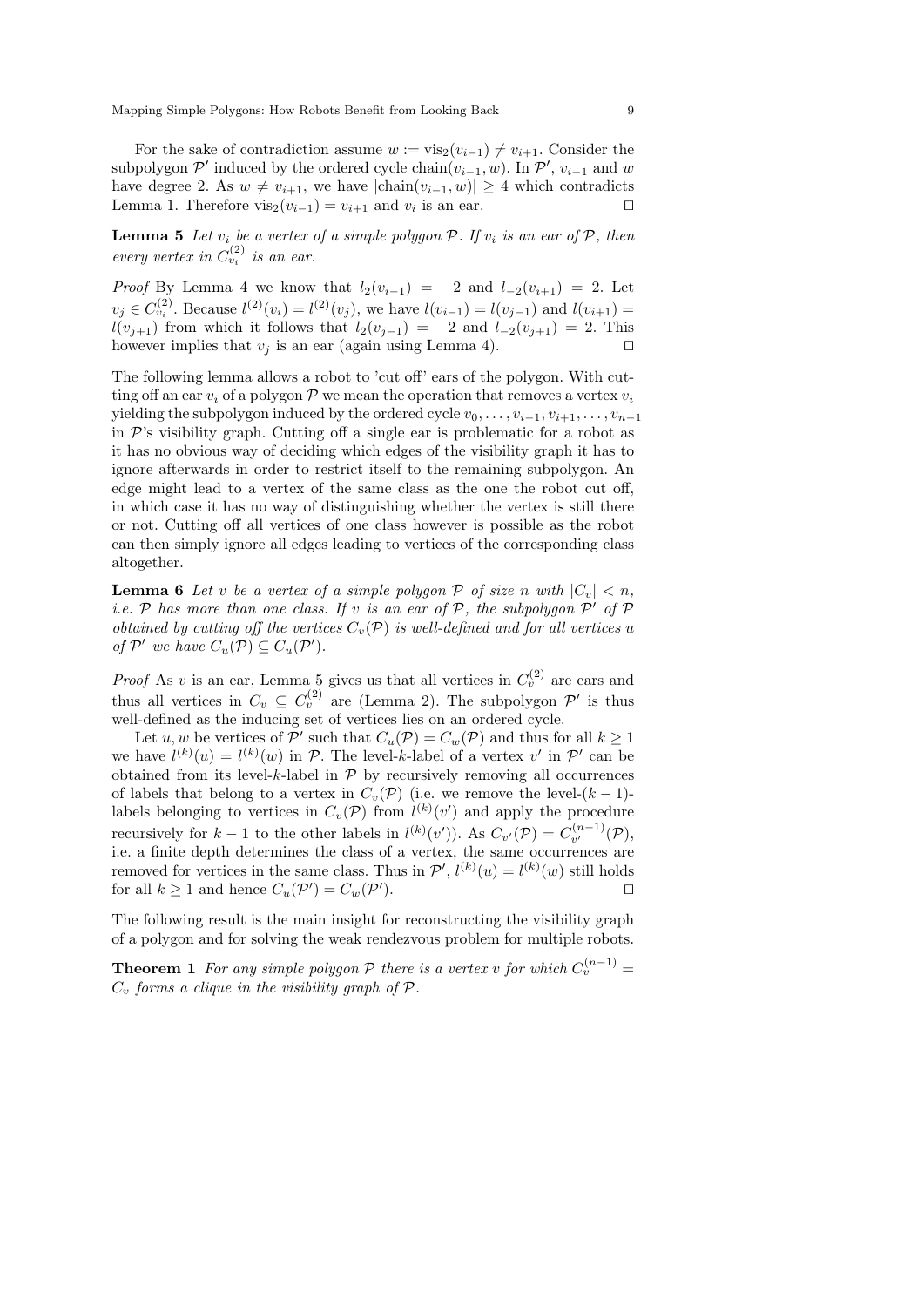Proof Using the fact that any simple polygon has an ear, we can select an ear u of our polygon and cut off all vertices in  $C_u$ . Lemma 6 gives us that we can do this and we never divide classes in the process. We can repeatedly apply this procedure until we obtain a polygon  $\mathcal{P}'$  where every vertex is in the same class. As  $\mathcal{P}'$  needs to have at least one ear, it follows from Lemma 5 that all vertices of  $\mathcal{P}'$  are ears. This in turn implies that  $\mathcal{P}'$  is convex and thus its visibility graph is a complete graph. As we never divide classes in our procedure, we know that there is a vertex v of  $P$  such that every vertex of  $C_v(\mathcal{P})$  is still present in  $\mathcal{P}'$ . Hence,  $C_v(\mathcal{P})$  forms a clique in  $\mathcal{P}'$  and thus forms a clique in  $\mathcal{P}$ .

**Lemma 7** Let P be a simple polygon of n vertices. Given n and some  $k \geq 1$ , an LB-robot located at v can determine  $l^{(k)}(v)$ .

*Proof* An LB-robot can compute the level-1-label  $l^{(1)}(v)$  of a vertex v by moving to every neighbor of v in turn. It can recursively compute  $l^{(k)}(v)$ , the level-k-label of  $v$ , by moving to every neighbor of  $v$  in turn and computing its level-(k − 1)-label. In both cases, as the robot can look-back, it is capable of returning to v after visiting a neighbor. returning to  $v$  after visiting a neighbor.

Using Lemma 7 and Theorem 1, we conclude that any number of deterministic LB-robots can position themselves such that they are mutually visible.

**Theorem 2** Let  $P$  be a simple polygon of n vertices. Given n, any number of identical and deterministic LB-robots can weakly meet in  $P$ , i.e. they can position themselves such that every robot sees all other robots.

*Proof* By Lemma 7 a robot can calculate  $l^{(n)}(v)$  for every vertex v along the boundary and thus not only find the classes of all vertices but also the classes of all vertices they see. By Theorem 1 at least one class forms a clique. The robot can easily check which classes form a clique (by comparing the level $n$ -labels) and drive to a vertex of the class  $C_{\text{min}}$  with the lexicographically smallest level-*n*-label among all these classes. This strategy will choose the same class  $C_{\text{min}}$  for every robot independent of its starting location, thus if all robots execute it they will eventually all be located on vertices of  $C_{\text{min}}$  seeing each other as  $C_{\min}$  forms a clique.

In the following we again use the fact that an LB-robot can find a class of vertices that forms a clique in the visibility graph, and we show that using this clique as a frame, it can incrementally build up the visibility graph of the polygon.

**Theorem 3** Let  $P$  be a simple polygon of n vertices. Given n, an LB-robot can determine the visibility graph of P.

*Proof* By Lemma 7 the robot can determine  $l^{(n)}(v)$  for all vertices v along the boundary and thus not only find the classes of all vertices but also the classes of all vertices they see. As in the proof of Theorem 2, this means the robot can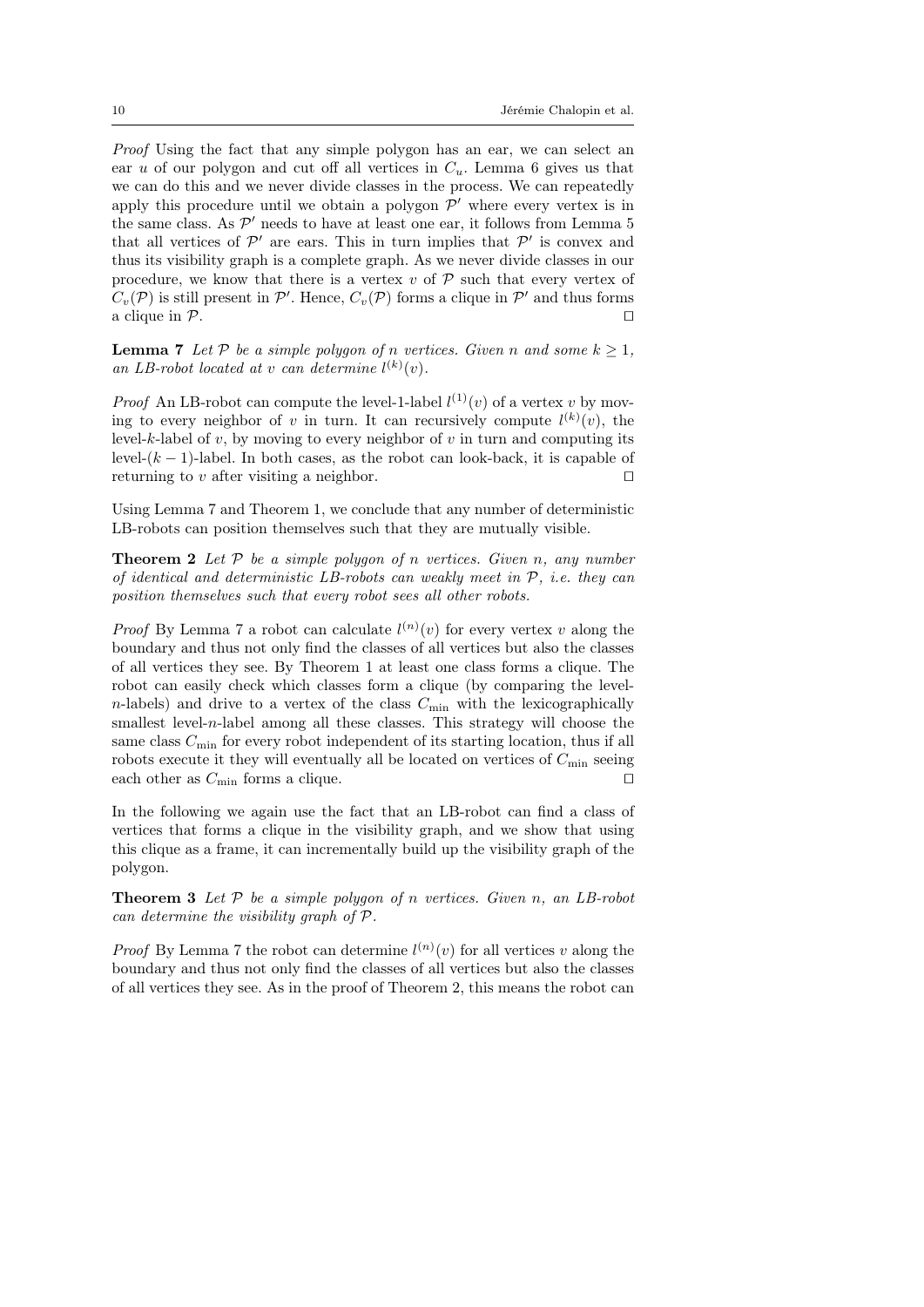identify the class  $C_{\min}$  with the lexicographically smallest level-n-label among the classes forming a clique.

Let  $u \in C_{\text{min}}$  be a vertex of this class. We argue that the edges of u in the visibility graph of  $P$  are easily identified. Assume that the *i*-th edge of u (in counter-clockwise order) leads to a vertex w of class  $C'$  and let  $x_i$  be the number of edges with index  $j < i$  that lead to vertices of class  $C_{\text{min}}$ . If  $C' = C_{\text{min}}$ , w is easily identified as the  $(x_i + 1)$ -th vertex of class  $C_{\text{min}}$  counting along the boundary starting at u. If  $C' \neq C_{\min}$ , w is the first vertex of class  $C'$ after the  $x_i$ -th vertex of class  $C_{\text{min}}$  in counter-clockwise order counting from u (by Lemma 3, there is exactly one vertex of class  $C'$  between the  $x_i$ -th and the  $(x_i + 1)$ -th vertex of class  $C_{\text{min}}$ ). In the following we show that the robot can identify the edges incident to other vertices  $(u \notin C_{\text{min}})$ .

Let  $v_i$  be a vertex of P. With  $d_k(v_i)$  and  $d_{-k}(v_i)$  we denote the set of vertices in chain<sub>v<sub>i</sub></sub> $(v_i, v_{i+k})$  and chain<sub>v<sub>i</sub></sub> $(v_{i-k}, v_i)$ , respectively. In terms of this definition, finding the visibility graph of  $P$  is the same as finding  $d_{\frac{n}{2}}(v)$  and  $d_{-\frac{n}{2}}(v)$  (i.e. finding the global indices of the vertices in  $d_{\frac{n}{2}}(v)$  and  $d_{-\frac{n}{2}}(v)$ ) of every vertex v along the boundary of  $P$ . In the following we assume: (\*) for any two vertices u and w,  $C_u = C_w$  implies  $|d_k(u)| = |d_k(w)|$  and  $|d_{-k}(u)| =$  $|d_{-k}(w)|$  for all  $k \geq 1$ . We will prove (\*) later, but for now observe that it trivially holds for  $k = 1$ .

We show inductively how to obtain  $d_{\pm \frac{n}{2}}$  for all vertices. The robot knows  $d_{\pm 1}$  for every vertex as every vertex sees its neighbors on the boundary. It remains to be shown how to obtain  $d_{k+1}(v_i)$  for some vertex  $v_i$  assuming  $d_k$  is known – this can then be applied to all vertices in order to obtain  $d_{\pm(k+1)}$  for all vertices. Let  $x := |d_k(v_i)|$  and  $vis(v_i) = (u_1, \ldots, u_d)$ , where d is  $v_i$ 's degree. We have

$$
d_{k+1}(v_i) = \begin{cases} d_k(v_i) \cup \{v_{i+k+1}\}, & \text{if } u_{x+1} = v_{i+k+1} \\ d_k(v_i), & \text{otherwise.} \end{cases}
$$

Let  $v_i := u_{x+1}$  be the first vertex (in counter-clockwise order) visible to  $v_i$  and not in  $d_k(v_i)$ . In order to derive  $d_{k+1}(v_i)$ , it is now enough for the robot to decide whether  $v_j = v_{i+k+1}$  or  $v_j \neq v_{i+k+1}$ . As the robot knows  $C_{v_{i+k+1}}$  and can compute  $C_{v_i}$ , this is trivial for  $v_{i+k+1} \notin C_{v_i}$ . We therefore restrict ourselves to the case  $v_{i+k+1}$  ∈  $C_{v_i}$ . We then have  $y := |d_{-k}(v_{i+k+1})| = |d_{-k}(v_j)|$ , using ( $\star$ ). Assuming  $v_j = v_{i+k+1}$  immediately leads to  $l_{x+1}(v_i) = -(y+1)$ . We want to show that  $l_{x+1}(v_i) = -(y+1)$  if and only if  $v_j = v_{i+k+1}$ . For the sake of contradiction assume  $v_j \neq v_{i+k+1}$  and  $l_{x+1}(v_i) = -(y+1)$ .

Let  $a \in C_{\min}$  be the first vertex in chain $(v_i, v_j)$  lying in  $C_{\min}$  and likewise let  $b \in C_{\text{min}}$  be the last vertex in chain $(v_i, v_j)$  lying in  $C_{\text{min}}$ . Note that a and b are well-defined, as  $v_{i+k+1} \in \text{chain}(v_i, v_j)$  and as there is a vertex of  $C_{\text{min}}$ in chain $(v_{i+k+1}, v_j)$  since  $C_{v_{i+k+1}} = C_{v_j}$  (Lemma 3). For the same reason we have  $b \in \text{chain}(v_{i+k+2}, v_j)$ . On the other hand, since the number of vertices of  $C_{\min}$  in chain $(v_{i+1}, v_{i+k+1})$  must be equal to the number of vertices of  $C_{\min}$  in chain $(v_{i-k}, v_i)$ , and since  $b \notin \text{chain}(v_{i+1}, v_{i+k+1})$ , we have  $a \notin \text{chain}(v_{i-k}, v_i)$ . Hence  $a \in \text{chain}(v_{i+1}, v_{j-k-1})$  (cf. Figure 2).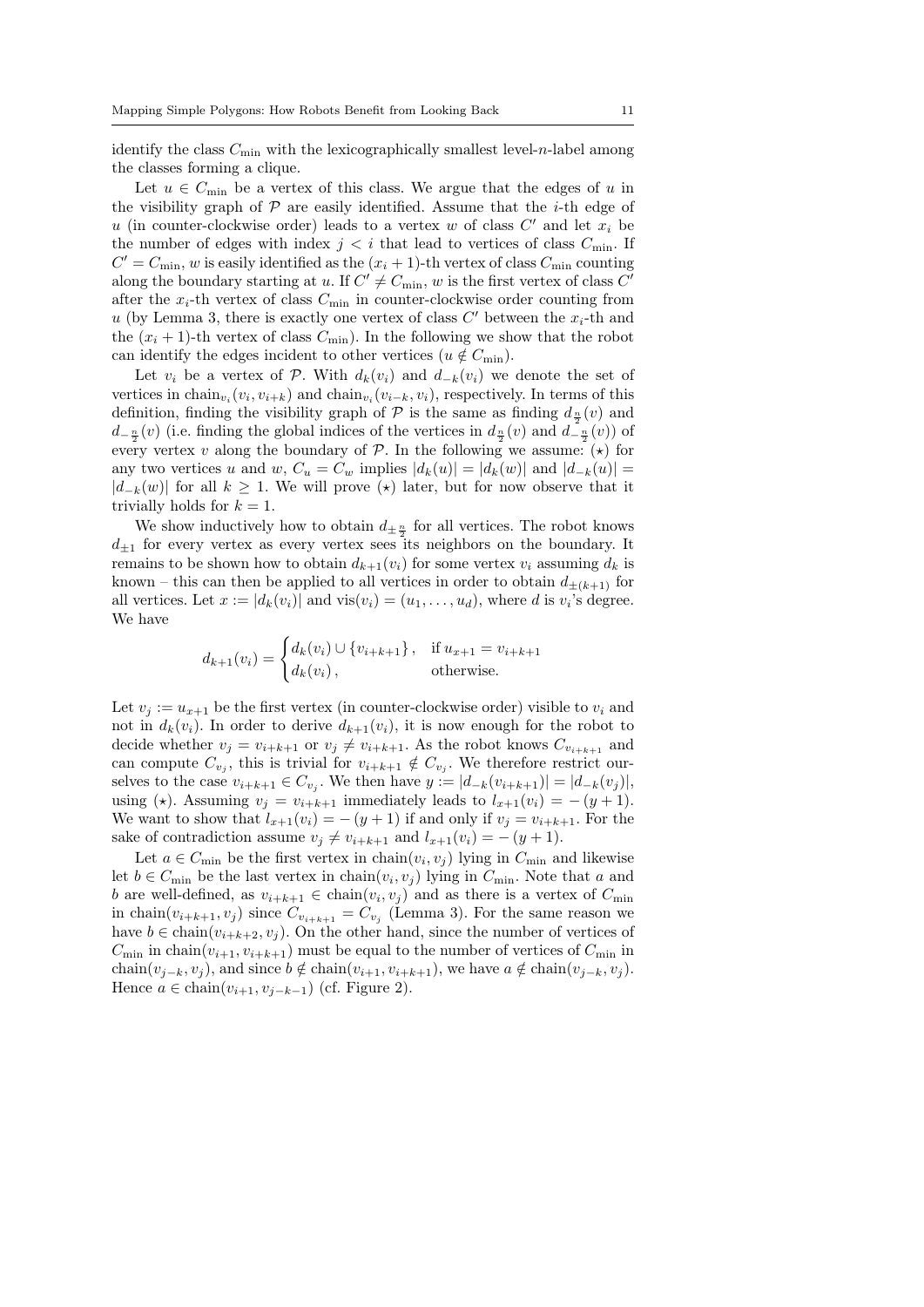

Fig. 2 Illustration of the visibility graph for the cases  $a \neq b$  (left) and  $a = b$  (right). The outline of the subpolygon causing a contradiction is highlighted.

Consider the case  $a \neq b$  (cf. Figure 2 (left)). We define s to be the last vertex in chain $(v_{i+1}, a)$  visible to  $v_i$  and t to be the first vertex in chain $(b, v_{i-1})$  visible to  $v_j$ . Let P' be the subpolygon induced by  $v_i$ , chain $(s, a)$ , chain $(b, t)$ ,  $v_j$ . This subpolygon is well-defined since a sees b (as  $C_{\text{min}}$  forms a clique), and it has at least four vertices. Note that  $v_i$  does not see any vertices in chain $(b, v_{j-1}),$ likewise  $v_i$  does not see any vertices in chain $(v_{i+1}, a)$  (recall that  $v_i = u_{x+1}$ and  $l_{x+1}(v_i) = -(y+1)$ . In  $\mathcal{P}'$ ,  $v_i$  and  $v_j$  are neighbors on the boundary and both have degree 2 which is a contradiction with Lemma 1.

We may thus assume  $a = b$  (cf. Figure 2 (right)). As  $a \in \text{chain}(v_{i+1}, v_{i-k-1})$ and  $b \in \text{chain}(v_{i+k+2}, v_i)$ , this means that  $\text{chain}(v_i, v_{i+k+1})$  and  $\text{chain}(v_{i-k}, v_i)$ do not overlap. Let now s be the last vertex in chain $(v_{i+1}, v_{i+k})$  visible to  $v_i$ and t be the first vertex in chain $(v_{i-k}, v_{i-1})$  visible to  $v_i$ . We can then define the subpolygon  $\mathcal{P}'$  induced by  $v_i$ , chain $(s, t)$ ,  $v_j$  in which again  $v_i$  and  $v_j$  are neighbors of both degree 2, which is a contradiction to Lemma 1.

We have seen that  $l_{x+1}(v_i) = -(y+1)$  is necessary and sufficient for  $v_i =$  $v_{i+k+1}$ . Both x and y as well as level-1-labels can be derived from  $l^{(n)}(v_i)$ . This proves that our robot can compute the visibility graph inductively. To complete the proof we still need to show  $(\star)$ . Obviously we have  $(\star)$  for  $k = 1$ . By inspection of the inductive method above for  $k > 1$ , we see that whenever we conclude  $v_i = v_{i+k+1}$  for some vertex  $v_i$ , the same conclusion will be made for any other vertex  $v_l \in C_{v_i}$ . In step k of the induction, we only use  $(\star)$  for  $d_{\perp k}$ . Hence  $(\star)$  is maintained throughout.  $d_{\pm k}$ . Hence  $(\star)$  is maintained throughout.

The following theorem implies that the results of Theorem 2 and Theorem 3 still hold if only an upper bound  $N \geq n$  on the number of vertices is given.

**Theorem 4** Let P be a simple polygon of n vertices. Given a bound  $N \geq n$ , an LB-robot can determine the number of vertices n.

Proof By Lemma 7, the robot can determine the sequence of level-N-labels  $l^{(N)}(v_i)$ ,  $l^{(N)}(v_{i+1}), \ldots, l^{(N)}(v_{i+N-1}),$  where  $v_i$  is its initial location. By Lemma 2,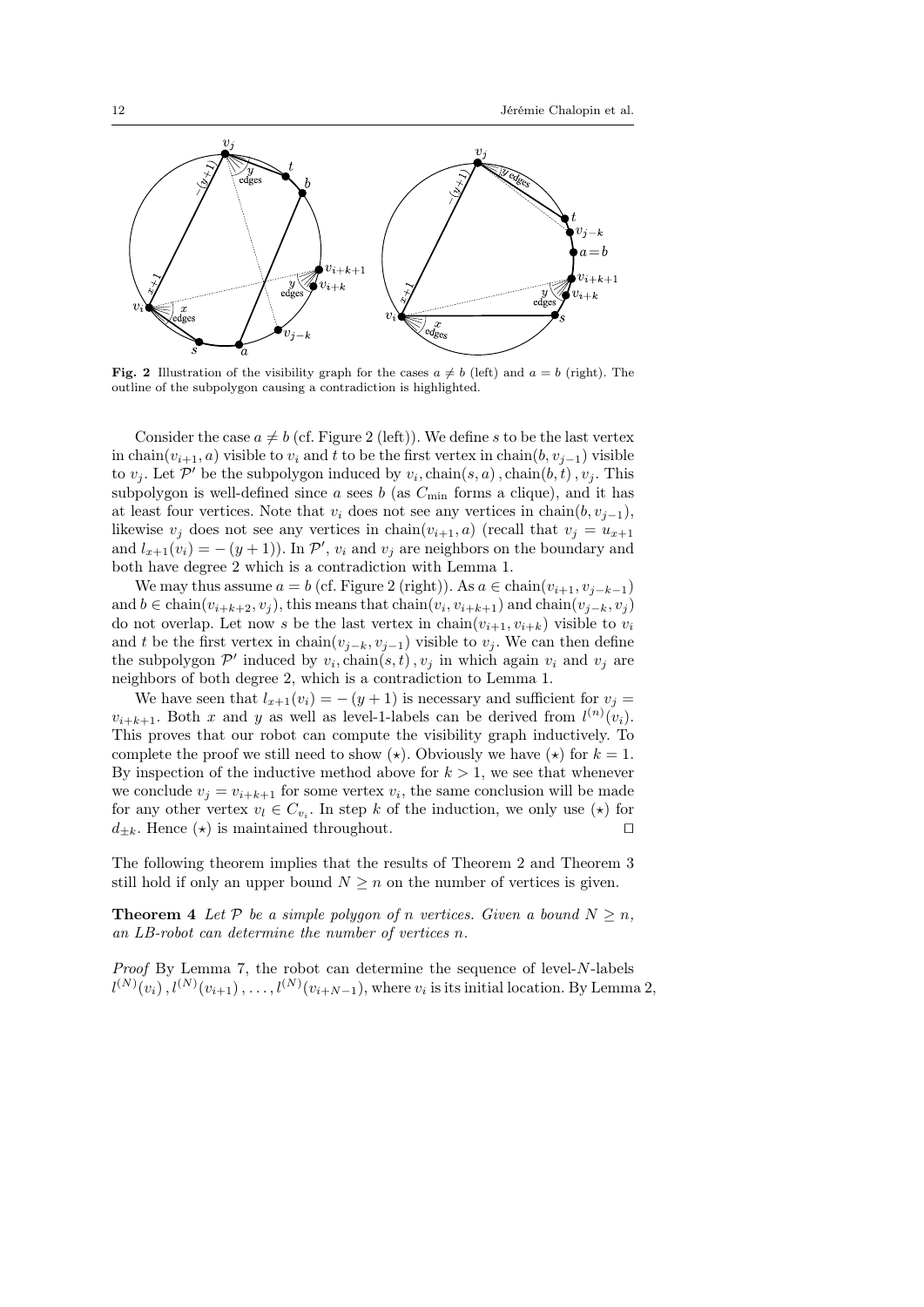we have  $C_{v_j}^{(N-1)} = C_{v_j}$  and thus the robot knows the classes of the vertices  $v_i, v_{i+1}, \ldots, v_{i+N-1}$  as well as the classes of the vertices they see. Let  $q = |C_{v_i}|$  and  $p = \frac{n}{q}$  as in Lemma 3. The robot can easily determine p which is equal to the number of different classes it encounters, since  $N \geq n$ . Once the robot knows q, it can immediately infer  $n = p \cdot q$ . By Theorem 1 there is a class  $C^*$  that forms a clique in the visibility graph. Let  $M_i := \text{vis}(v_i) \cap C_{v_i}$ . As  $N \geq n$ , there is a vertex of  $C^*$  among  $v_i, v_{i+1}, \ldots, v_{i+N-1}$  and hence  $q = \max_{i \leq j \leq i+N-1} |M_j| + 1$ . As the robot knows the classes of the vertices  $v_i, v_{i+1}, \ldots, v_{i+N-1}$  as well as the classes of the vertices they see, it can infer  $M_i, M_{i+1}, \ldots, M_{i+N-1}$  and thus  $q$ .  $M_i, M_{i+1}, \ldots, M_{i+N-1}$  and thus q.

#### 4 Time and Memory Requirements

Until now we have been concerned about the possibility of recognizing the visibility graph of a polygon by a simple look-back robot. Indeed, the main motivation of this paper is to determine what minimum set of capabilities enable the robot to solve the polygon reconstruction and weak rendezvous problems. In this section, we consider the time and space complexity of our algorithms. The cost of an algorithm for a robot is measured in terms of the number of moves made by the robot, where one move corresponds to the traversal of an edge in the visibility graph<sup>3</sup>. For the algorithm we described in the last section, the number of moves made by the robot is exponential in n. In the following we will show how to adapt the algorithm such that the reconstruction of visibility graphs can be achieved after a polynomial number of moves. Note that map construction of arbitrary unlabeled graphs is not always possible, and even for those cases where it is possible no fast algorithms are known.

Efficient Reconstruction of Visibility Graphs.We have shown how an LB-robot can reconstruct the visibility graph of a simple polygon, when the number of vertices n (or at least an upper bound  $N \geq n$ ) is known. The algorithm described in Section 3 constructs the visibility graph by computing the level $n$ -label of each vertex in a recursive manner. Notice that the level- $n$ -label of a vertex has an exponential size in terms of  $n$ . However, it is not necessary for the robot to explicitly construct and remember the level-n-labels of the vertices. If the robot can determine the level-n-class for each vertex  $v$  along the boundary of the polygon (and for each vertex visible to  $v$ ), it has sufficient information to construct the visibility graph.

We now present an iterative procedure to compute the level-k-class of each vertex v, for  $k = 1$  to n. For  $k = 1$ , the robot can compute the level-1-label of each vertex in the same manner as before and thus determine the level-1-classes. This computation requires the robot to walk along the boundary

<sup>3</sup> For simplicity, let us assume that the time taken by the robot to move to any visible vertex is bounded by a constant. Then the time complexity of an algorithm is proportional to the number of moves.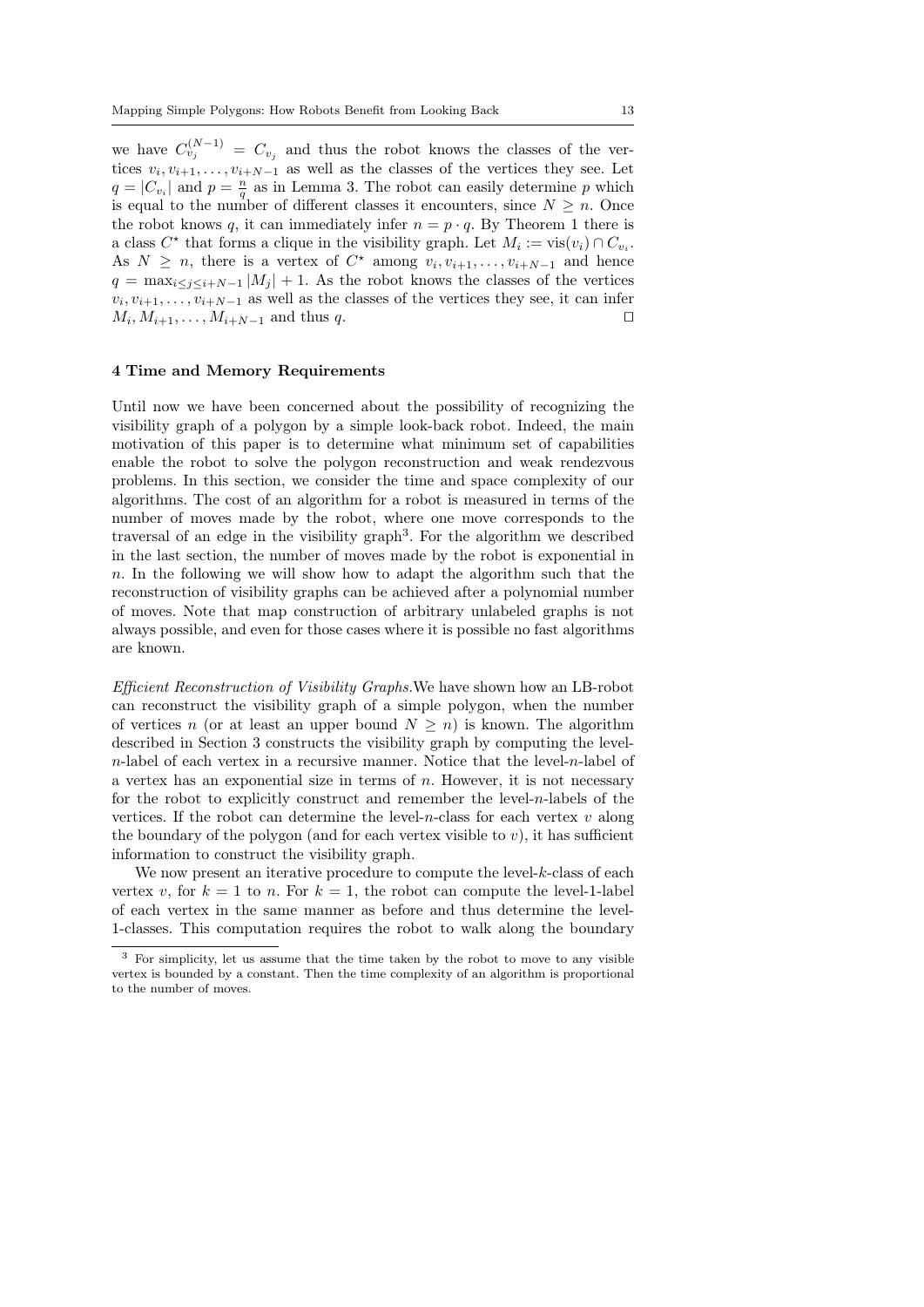of the polygon, and at each vertex  $v$  to visit each visible neighbor of  $v$  and return back. Let us call this the basic traversal. During the basic traversal, the robot makes  $(2m-n)$  moves, since each edge is traversed twice, except for the boundary edges which need to be traversed only once. (If  $n$  is not known then a basic traversal requires no more than  $2[N/n]m$  edge traversals.) Suppose that for some  $k \geq 1$  the robot has already determined the level-x-class of each vertex  $v_i$ , for all  $x \leq k$ . We show that using this information, the robot can efficiently compute the level- $(k + 1)$ -class of any vertex v, since the robot can distinguish between vertices belonging to distinct level-k-classes, as explained below.

Recall that each edge  $(u, v)$  of the visibility graph is labeled with two port numbers, one at each end-point of the edge. When a robot traverses an edge  $(u, v)$  from u to v, it encounters the labels i, j (in this order) where  $vis<sub>i</sub>(u) = v$ and  $vis_j(v) = u$ . For any path  $(u_0, u_1, \ldots, u_t)$  in the visibility graph G, there exists a corresponding label-sequence, i.e. a sequence of ordered pairs of port numbers, for the edges  $(u_0, u_1)$ ,  $(u_1, u_2)$  and so on.

Let  $C_1^k, C_2^k, \ldots, C_{n_k}^k$  be the distinct level-k-classes (where  $n_k$  is the number of distinct level- $k$ -classes). We define below the concept of *distinguishing paths* for any pair of distinct classes  $C_i^k, C_j^k$ .

**Definition 3** For any two vertices  $x$  and  $y$  that belong to distinct level- $k$ classes  $C_i^k$  and  $C_j^k$ , we define the *distinguishing-path*,  $DP^k[x/y]$  to be a sequence of  $l \leq k$  ordered pairs of numbers that corresponds to the port-numbers on a path of length l starting from vertex  $x \in C_i^k$ , such that no path starting from vertex  $y \in C_j^k$  has the same sequence of port numbers.

It is easy to see that for any two vertices x and y that belong to distinct level-k-classes  $C_i^k$  and  $C_j^k$  respectively, there always exists at least one distinguishing-path which can be either  $DP^{k}[x/y]$  or  $DP^{k}[y/x]$ . (If neither of them exists then the set of paths of length  $k$  starting from  $x$  is identical to those starting from  $y$ , and this would imply that  $x$  belongs to the same level-k-class as  $y - a$  contradiction). If there is more than one distinguishing path for the pair of vertices  $x$  and  $y$ , then it is possible to choose a unique distinguishing path, e.g. the minimum one in the lexicographical ordering of the sequences. This unique distinguishing path which differentiates the vertices of the class  $C_i^k$  from the vertices of the class  $C_j^k$  is denoted by  $DP^k(i, j)$ .

For the  $n_k$  classes at level k, there are  $\binom{n_k}{2}$  such distinguishing paths (one for each pair of distinct classes). An LB-robot can construct the  $\binom{n_k}{2}$  distinguishing paths using the same iterative procedure as for constructing the classes. We first show how the distinguishing paths can be used for determining the class of a vertex.

**Lemma 8** An LB-robot that knows the distinguishing paths at level  $k$  can determine the level-k-class  $C_t^k$  of any arbitrary vertex  $u_t$  by traversing at most  $n_k$  paths, each of length at most k, starting from  $u_t$ .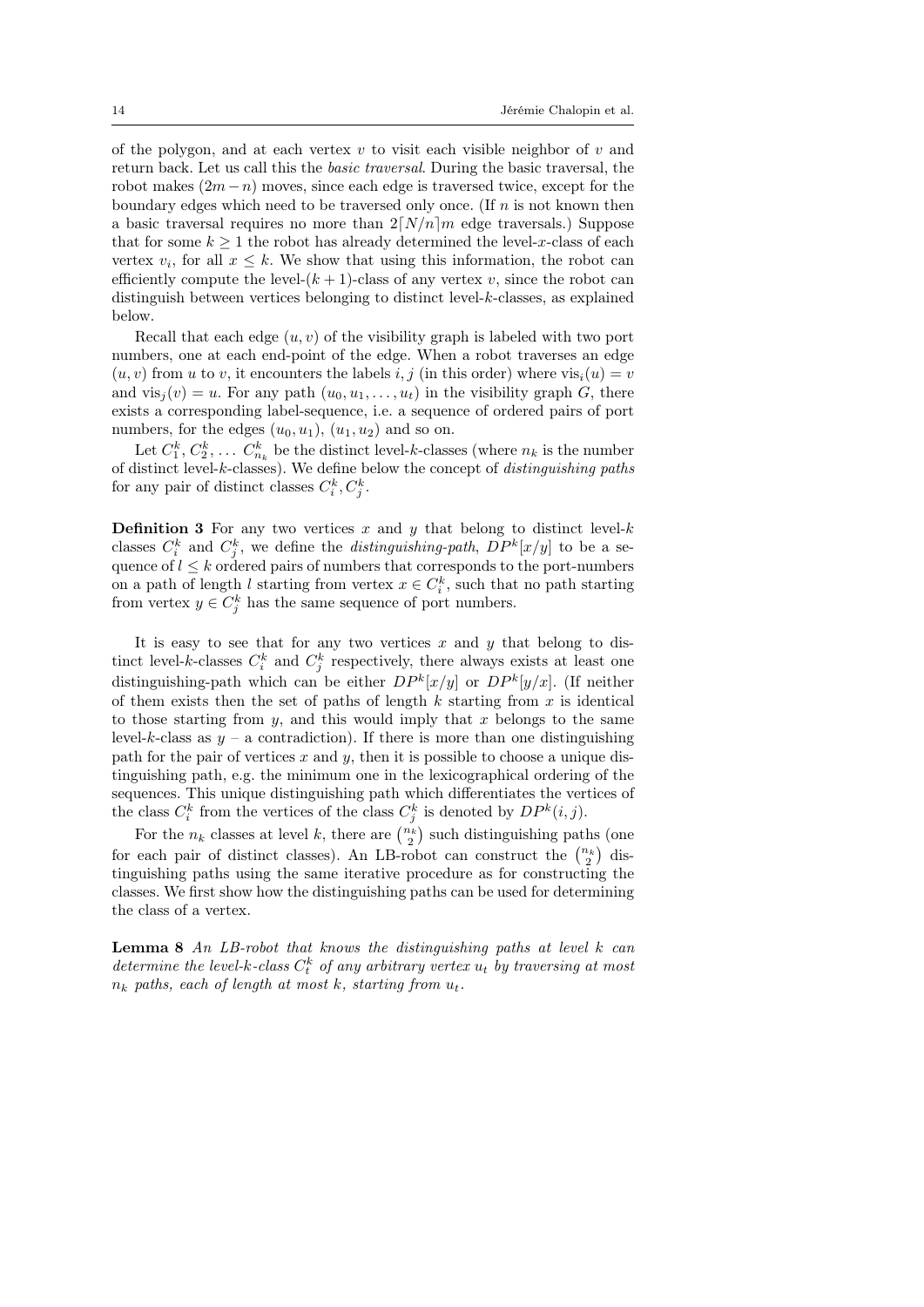*Proof* An LB-robot placed at vertex  $u_t$  can determine the level-k-class of this vertex by attempting to traverse the distinguishing paths for level  $k$ , starting from  $u_t$ . Whenever the robot tries a distinguishing path  $DP^k(i, j)$  it can eliminate one of the two classes  $C_i^k$  or  $C_j^k$ . Thus after traversing  $n_k - 1$  distinguishing paths, the robot knows exactly which class the vertex  $u_t$  belongs to.  $\Box$ 

The distinguishing paths can be computed inductively. The level-1 distinguishing paths correspond to single edges and the LB-robot can construct these by performing a basic traversal. The distinguishing paths for level  $k, k > 1$ , are obtained using the distinguishing paths for level  $(k - 1)$ .

**Lemma 9** An LB-robot can construct the distinguishing path  $DP^k(i, j)$  for any two distinct level-k-classes  $C_i^k$  and  $C_j^k$ , without making any additional moves if it already knows

- (i) the distinguishing paths for every pair of classes at level  $(k-1)$ , and
- $(ii)$  for each vertex v along the boundary of the polygon, level-1-label and levelk-class of v and the level- $(k-1)$ -class of each neighbor of v.

*Proof* Suppose the robot knows all distinguishing paths at level  $(k - 1)$ . In order to compute the distinguishing path  $DP^k(i, j)$ , consider two vertices u and v belonging to the distinct level-k-classes  $C_i^k$  and  $C_j^k$  and inspect their level-1-labels. If there is a difference in the level-1-labels, then we immediately obtain a distinguishing path of length one. Otherwise, there exists an integer  $q > 0$  such that the q-th neighbor of u and the q-th neighbor of v belong to distinct level- $(k-1)$ -classes. Thus, using the level- $(k-1)$  distinguishing path for these two classes and prefixing it with the port-numbers of the  $q$ -th incident edge of u, one can obtain the required distinguishing path  $DP^k(i, j)$ .

**Theorem 5** Given a bound  $N \geq n$  on the size of the polygon, an LB-robot can compute the class  $C_v = C_v^n$  for each vertex v along the boundary of the polygon and the class  $C_{u_i}$  for each neighbor  $u_i$  of v, using a total of  $O(mNn^2)$ moves.

Proof We already know that the robot can construct the level-1-classes and the level-1 distinguishing paths in  $O(mN/n)$  moves. For  $k > 1$ , the knowledge of level- $(k-1)$ -classes and the corresponding distinguishing paths allows the LB-robot to construct the level-k-class of each vertex  $v$  of the polygon (see Lemma 8). The robot performs a basic traversal and whenever it reaches a neighbor  $u_i$  of a vertex v, it determines the level-k-class of  $u_i$  by traversing at most n paths each of length k starting from  $u_i$ . Since the robot repeats this process for each vertex of the polygon (while traversing along the boundary), it makes at most  $N + \sum_{i=1}^{N} Degree(v_i) \cdot n \cdot k = O(m \cdot N \cdot k)$  moves for computing the level-k-classes of all the vertices. Thus the number of moves made in total for computing the level-k-labels for  $k = 1$  to n, using the above procedure, is in  $O(m \cdot N \cdot \sum_{k=1}^{n} k)$  which is in  $O(m N n^2)$ . Note that the robot does not need to continue until level  $k = N$ ; once the robot reaches level  $k = n$ , it can detect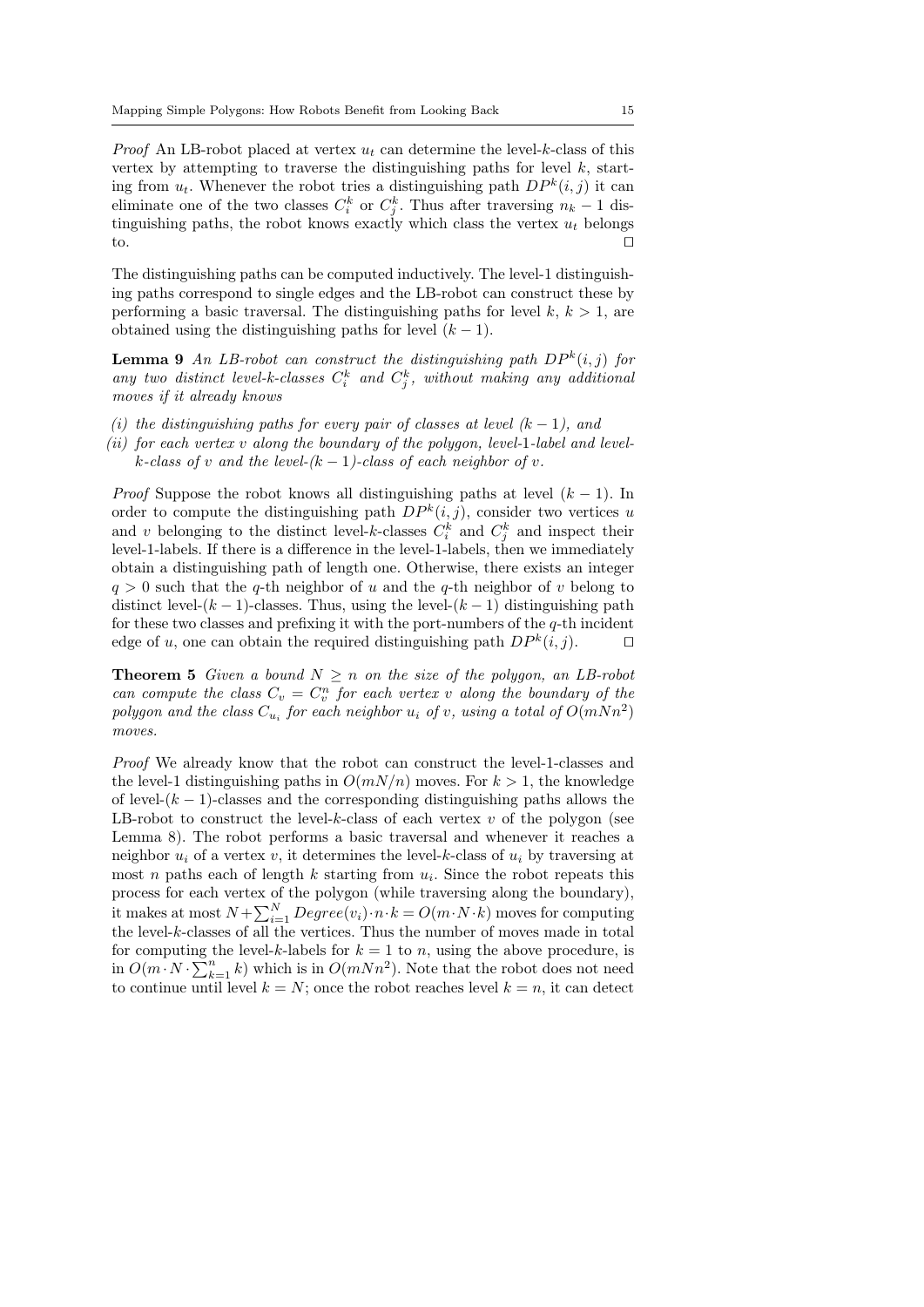the class  $C^*$  that forms a clique in the visibility graph and thus it can infer the value of n.

Due to the observations made in the previous section, the above result immediately implies the following:

**Corollary 1** Given  $N \geq n$ , the weak rendezvous problem can be solved after at most  $O(mNn^2)$  moves by each LB-robot.

**Corollary 2** Given  $N \geq n$ , an LB-robot can construct the visibility graph of a simple polygon  $P$  of n vertices, in  $O(mNn^2)$  time steps.

Memory Required for Constructing Visibility Graphs.The space complexity of an algorithm for a robot is measured in terms of the amount of data the robot has to carry when moving from one vertex to another. Let us now consider how much memory a robot needs in order to construct the visibility graph of any polygon and to solve weak rendezvous. Recall that the level-k-labels of the vertices have lengths exponential in  $k$ . Since the robot does not explicitly remember the level-k-labels of the vertices, the memory requirement for our algorithm is still polynomial in  $n$  (and N). At any level k of the computation, the robot needs to remember the distinguishing paths for that level. There are at most  $n^2$  such paths and each can be stored using  $O(n \log n)$  bits of memory. Further, for each vertex  $v$  visited during a basic traversal, the robot needs to remember a sequence of indices  $j_0, j_1, \ldots, j_d$  such that v belongs to class  $C_{j_0}^k$ , and the *i*th neighbor of v belongs to class  $C_{j_i}^k$ . This requires an additional  $O(Nd \log n)$  bits of memory where d is the maximum degree of a vertex in the visibility graph. Hence, we have the following result.

**Theorem 6** LB-robots each knowing N and having  $O((n^3 + Nd) \log n)$  bits of memory can construct the visibility graph and solve the weak rendezvous problem in any simple polygon  $P$  of at most  $n \leq N$  vertices.

# 5 Summary and Future Work

In this work, we have introduced the notion of an LB-robot; a model that allows the robot in a polygon to move to any vertex it sees and to identify which vertex in its current view it came from in its last move. We have shown that, given a bound on the number of vertices, LB-robots can solve the weak rendezvous problem and are capable of reconstructing the visibility graph of the polygon in polynomial time. To show this, we adopted the concept of views from distributed computing (cf. [18]) into our notion of the level-k-label of a vertex with the corresponding level-k-class containing all vertices that have the same level-k-label. Our central result is the fact that at least one class forms a clique in the polygon's visibility graph. From this result we concluded that computing the level- $n$ -labels of all vertices is essentially enough for multiple robots to weakly meet and, with some additional effort, also to reconstruct the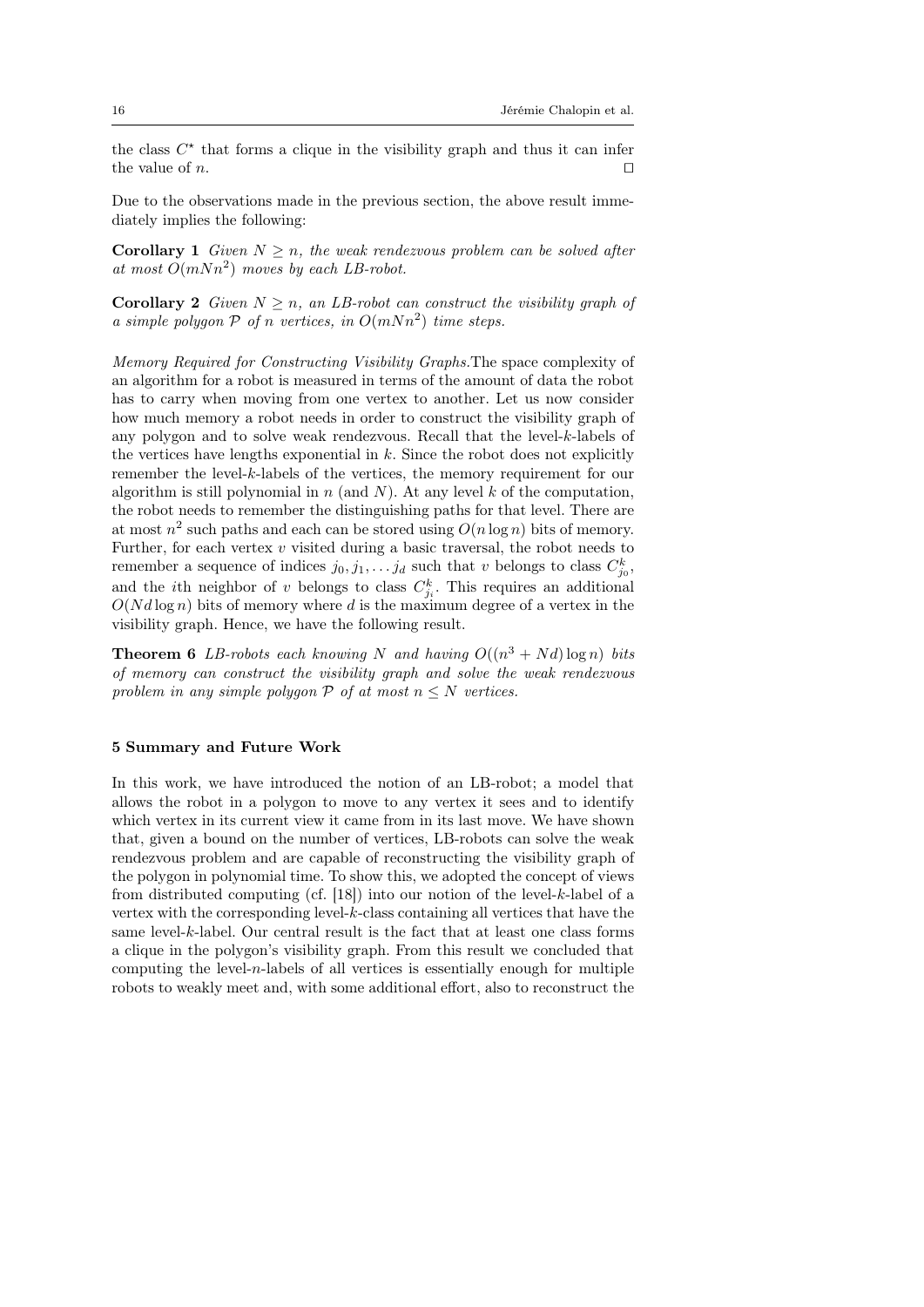visibility graph of the polygon. Our solution improves on the previous result [4] where LB-robots additionally were allowed to measure angles very roughly (in fact only to distinguish between angles smaller and larger than  $\pi$ ). The results in the present paper show that this additional capability is not necessary. A recent complimentary result [10] shows that the ability of measuring angles accurately is in itself sufficient to solve the problem (without the look-back capability considered in this paper). This still leaves open the question of whether it is possible to find a "weaker" robot model that still allows the reconstruction of the visibility graph.

#### Acknowledgements

We wish to thank a reviewer for comments that helped to improve the quality of the paper.

#### References

- 1. Alpern, S., Gal, S.: The Theory of Search Games and Rendezvous. Kluwer (2003)
- 2. Ando, H., Oasa, Y., Suzuki, I., Yamashita, M.: Distributed memoryless point convergence algorithm for mobile robots with limited visibility. IEEE Transactions on Robotics and Automation 15(5), 818–828 (1999)
- 3. Angluin, D.: Local and global properties in networks of processors. In: Proceedings of the twelfth annual ACM symposium on Theory of computing, pp. 82–93 (1980)
- 4. Bilò, D., Disser, Y., Mihalák, M., Suri, S., Vicari, E., Widmayer, P.: Reconstructing visibility graphs with simple robots. In: Proceedings of the 16th International Colloquium on Structural Information and Communication Complexity, pp. 87–99 (2009)
- 5. Boldi, P., Vigna, S.: An effective characterization of computability in anonymous networks. In: Proceedings of the 15th International Conference on Distributed Computing, pp. 33–47 (2001)
- 6. Brunner, J., Mihalák, M., Suri, S., Vicari, E., Widmayer, P.: Simple robots in polygonal environments: A hierarchy. In: Proceedings of the Fourth International Workshop on Algorithmic Aspects of Wireless Sensor Networks, pp. 111 – 124 (2008)
- 7. Chalopin, J. and Das, S. and Disser, Y. and Mihalák, M. and Widmayer, P.: How Simple Robots Benefit from Looking Back. In: Proceedings of the 7th International Conference on Algorithms and Complexity, pp. 229–239 (2010)
- 8. Chalopin, J., Godard, E., Métivier, Y., Ossamy, R.: Mobile agent algorithms versus message passing algorithms. In: Proceedings of the 10th International Conference on the Principles of Distributed Systems, pp. 187–201 (2006)
- 9. Cohen, R., Peleg, D.: Convergence of autonomous mobile robots with inaccurate sensors and movements. SIAM Journal on Computing 38(1), 276–302 (2008)
- 10. Disser, Y., Mihalák, M., Widmayer, P.: Reconstructing a simple polygon from its angles. In: Proceedings of the 12th Scandinavian Symposium and Workshops on Algorithm Theory, pp. 13–24 (2010)
- 11. Flocchini, P., Prencipe, G., Santoro, N., Widmayer, P.: Gathering of asynchronous robots with limited visibility. Theoretical Computer Science 337(1-3), 147–168 (2005)
- 12. Ganguli, A., Cortés, J., Bullo, F.: Distributed deployment of asynchronous guards in art galleries. In: Proceedings of the 2006 American Control Conference, pp. 1416–1421 (2006)
- 13. Ghosh, S.K.: Visibility Algorithms in the Plane. Cambridge University Press (2007)
- 14. Kranakis, E., Krizanc, D., Rajsbaum, S.: Mobile agent rendezvous: A survey. In: Proceedings of the 13th International Colloquium Structural Information and Communication Complexity, pp. 1–9 (2006)